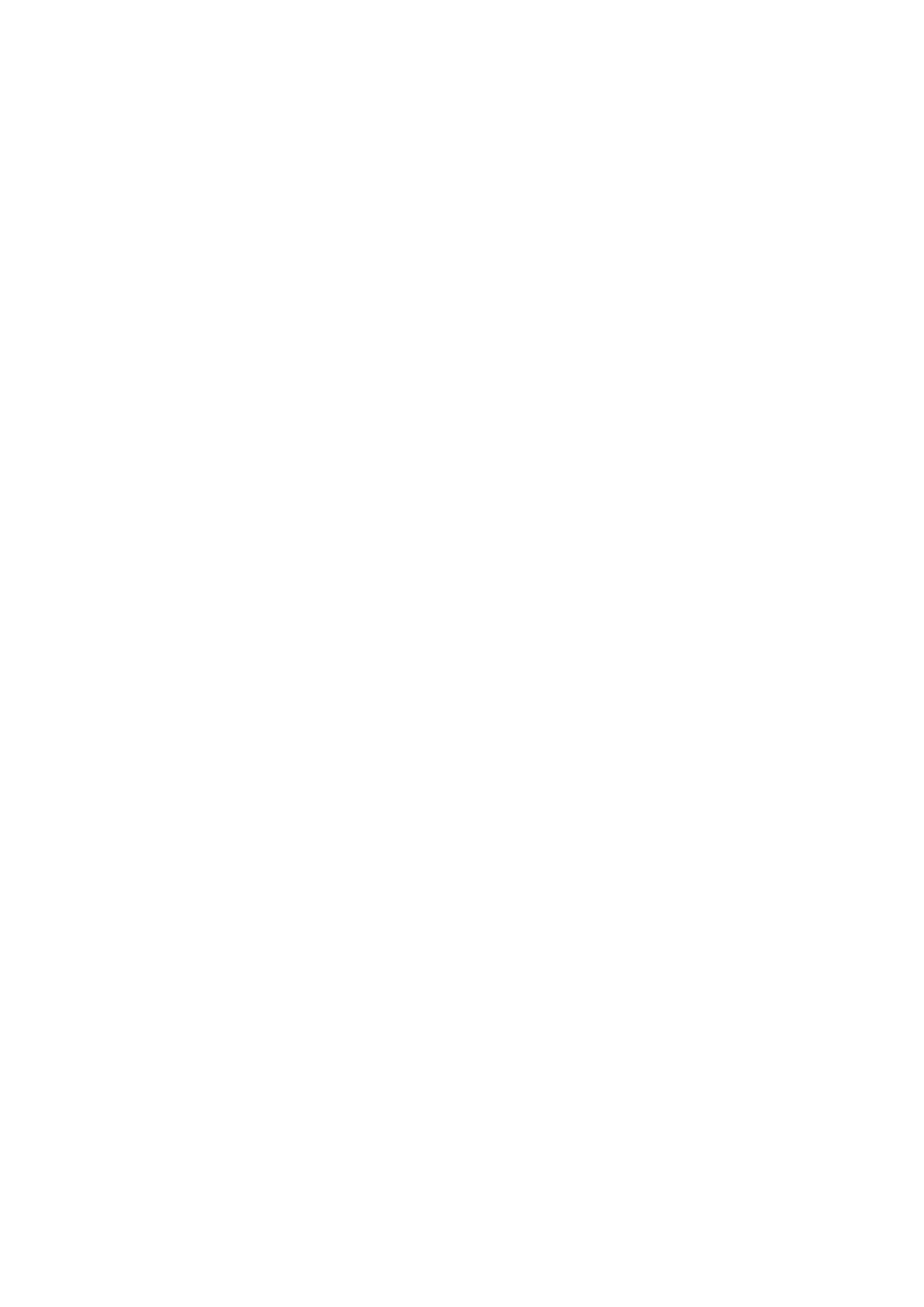# **EUROPEAN UNIVERSITY INSTITUTE MAX WEBER PROGRAMME**

*The House that Market Socialism Built: Reform, Consumption and Inequality in Socialist Yugoslavia*

BRIGITTE LE NORMAND

EUI Working Paper MWP No. 2008/33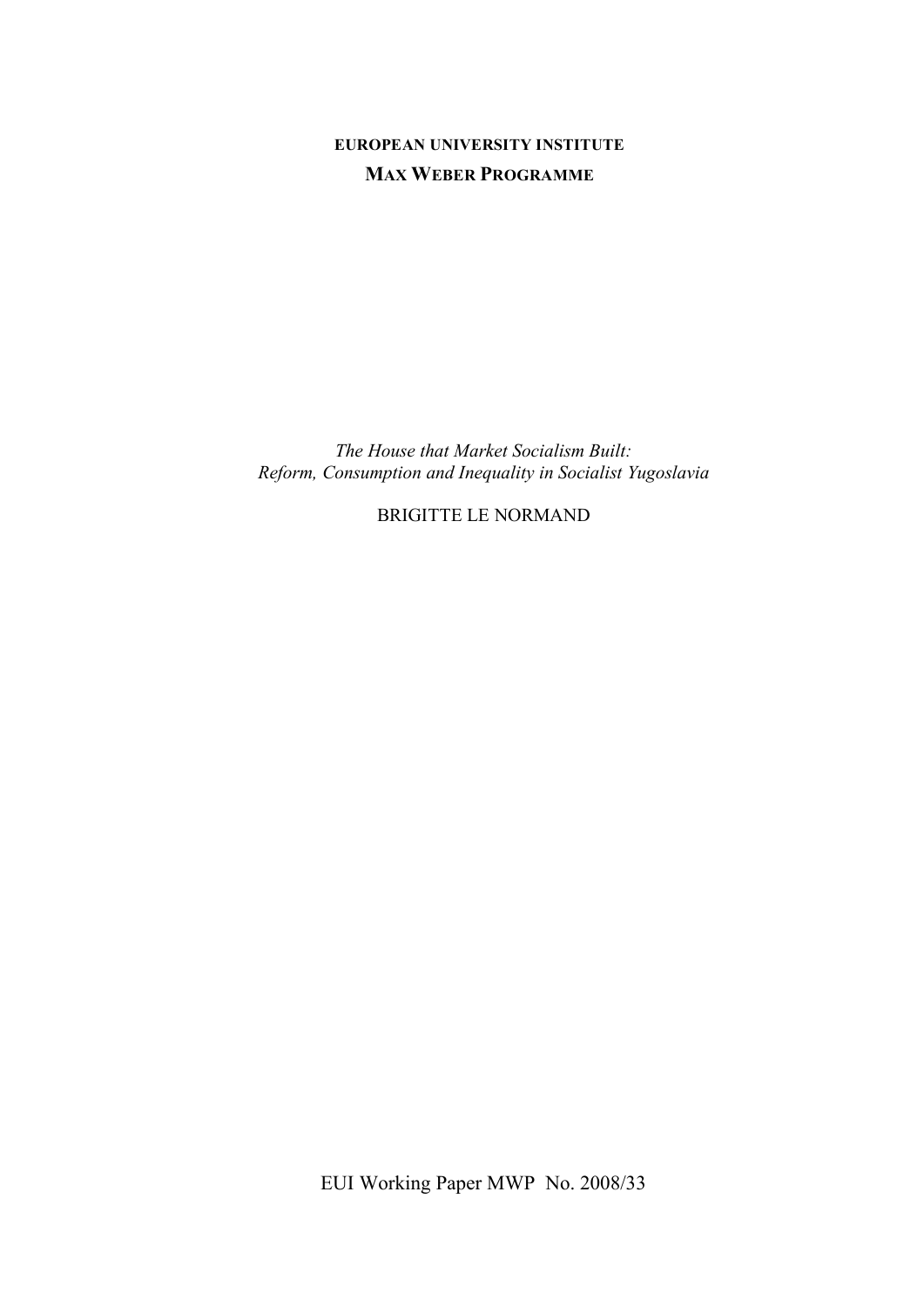This text may be downloaded for personal research purposes only. Any additional reproduction for other purposes, whether in hard copy or electronically, requires the consent of the author(s), editor(s). If cited or quoted, reference should be made to the full name of the author(s), editor(s), the title, the working paper or other series, the year, and the publisher.

The author(s)/editor(s) should inform the Max Weber Programme of the EUI if the paper is to be published elsewhere, and should also assume responsibility for any consequent obligation(s).

ISSN 1830-7728

© 2008 Brigitte Le Normand

Printed in Italy European University Institute Badia Fiesolana I – 50014 San Domenico di Fiesole (FI) Italy

> http://www.eui.eu/ http://cadmus.eui.eu/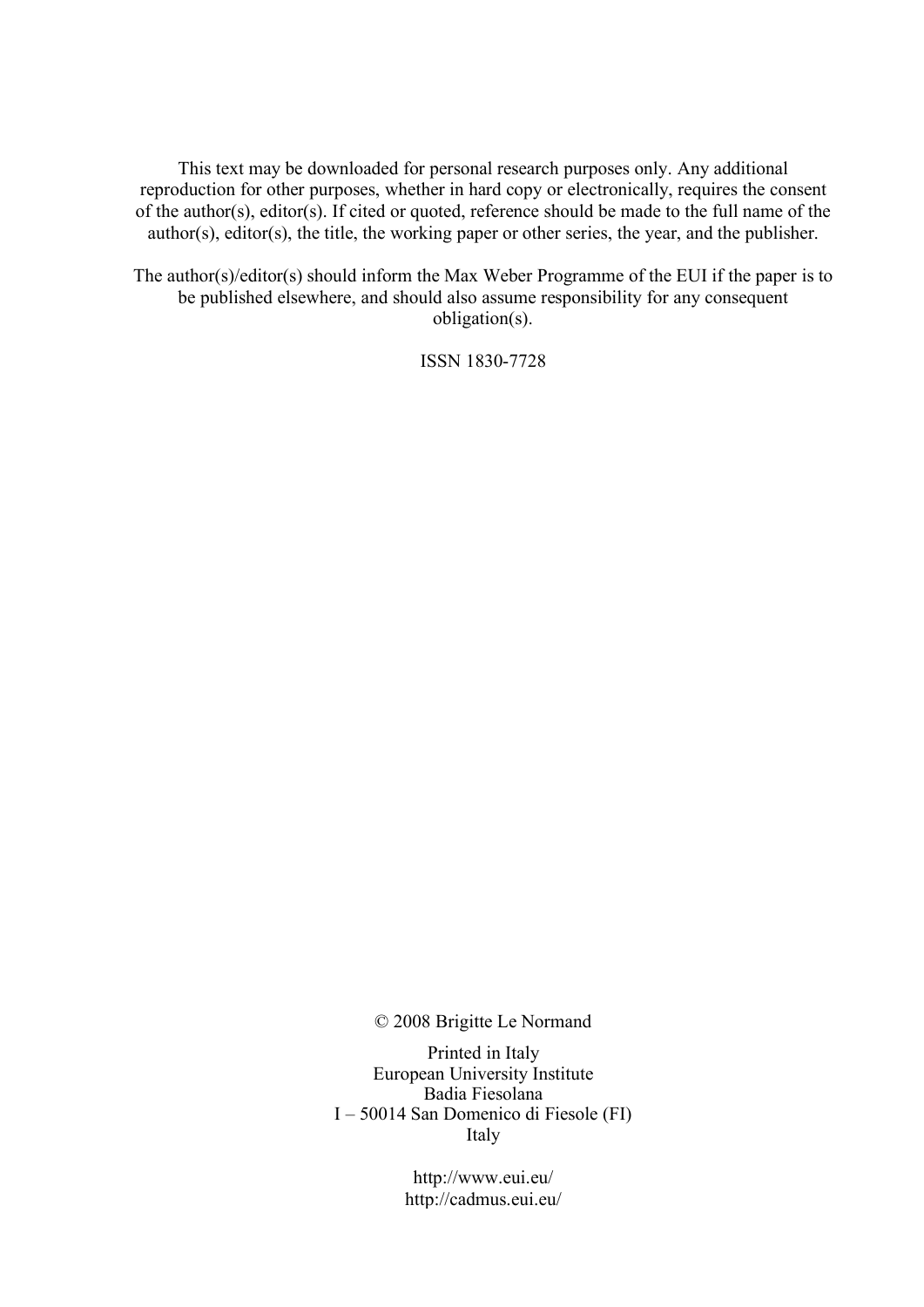#### **Abstract**

Scholars have argued that Eastern European socialist regimes found themselves forced to compete with the capitalist consumerist model showcased in West Germany in order to maintain their legitimacy in the eyes of the population. Yugoslavia, however, did decide to prioritize consumer needs and scrap central planning in favor of a consumerdriven economy. How did these economic reforms fare? Focusing on the formulation of housing policy, its marketing, and its reception in the press, this study sheds light on the possibility of consumer-driven reforms in a socialist state. Although the economic policies and priorities pursued starting in 1957 yielded a general increase in personal consumption, these increases were not equitably shared in the area of housing, with unskilled and semiskilled workers being left in the cold. This fact was ideologically problematic for a regime whose legitimacy was founded on the promise of an egalitarian workers' society. Rather than pulling back to more controlled economic conditions, policy-makers pushed forwards with even more radical liberalizing reforms, which they justified with the promise of greater equality through increased access to personal consumption. However, popular opinion disapproved of these reforms, because it perceived that they only benefited a privileged stratum of the population. In response, policy-makers did not retract the reforms, but merely buffered the margins of this consumer society – discarding the idea of luxury housing as politically unacceptable, and adopting a program of social housing for those shut out of the housing market.

## **Keywords**

Yugoslavia, housing policy, consumption, state socialism, economic reform, social inequality.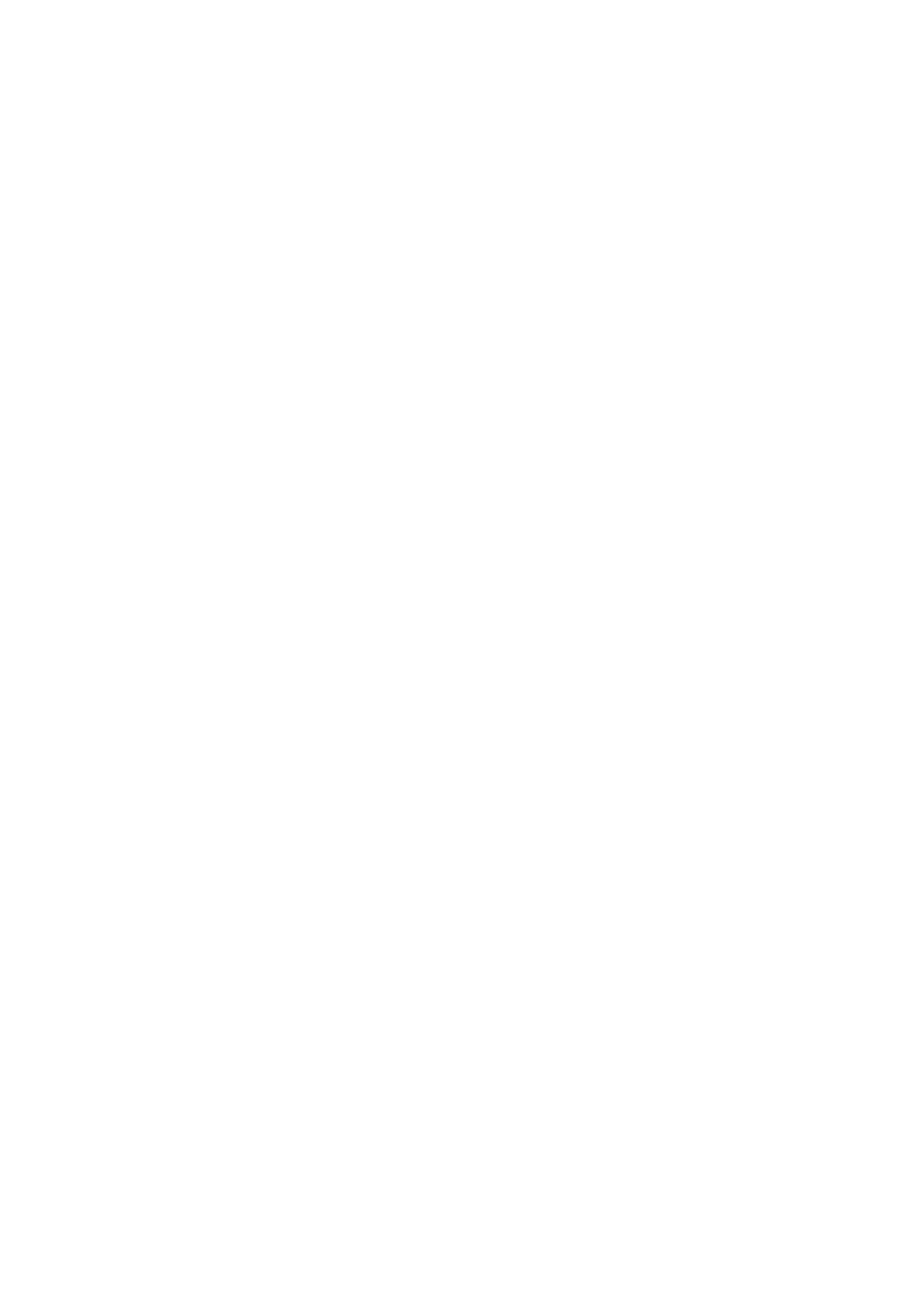*The House that Market Socialism Built: Reform, Consumption and Inequality in Socialist Yugoslavia 1*

#### BRIGITTE LE NORMAND

Max Weber Post-Doctoral Fellow (2007-2008) European University Institute, Florence, Italy

#### **Introduction**

The issue of consumption in European socialist countries has, of late, garnered a significant amount of attention. Scholars such as Ina Merkel, Judd Stietzel, Andre Steiner, Eli Rubin (on the GDR), David Crowley, Malgortzata Mazurek and Matthew Hilton (on Poland), Paulina Bren (on Czechoslovakia), Ferenc Hammer (on Hungary), Stephen Lovell, Lewis Siegelbaum and Susan Reid (on the USSR) have carved out a space for the study of consumption in state socialism, showing that in spite of being economies of shortage, socialist consumer markets were the site of an incredible diversity of practices, including conspicuous consumption.2

<sup>&</sup>lt;sup>1</sup> The research for this paper was supported by a doctoral grant from the Social Science and Humanities Research Council of Canada.<br><sup>2</sup> Paulina Bren, "Weekend getaways : the chata, the tramp and the politics of private life in post-1968

Czechoslovakia " in *Socialist spaces : sites of everyday life in the Eastern Bloc*, ed. David Crowley and Susan E. Reid (Oxford, 2002), David Crowley, "Warsaw interiors : the public life of private spaces, 1949- 65 " in *Socialist spaces : sites of everyday life in the Eastern Bloc*, ed. David Crowley and Susan E. Reid (Oxford, 2002), Ferenc Hammer, "Sartorial Manoeuvres in the Dusk: Blue Jeans in Socialist Hungary," in *Citizenship and Consumption*, ed. Kate Soper and Frank Trentmann (Houndmills, 2008), Stephen Lovell, *Summerfolk: a History of the Dacha, 1710-2000* (Ithaca, 2003), Malgorzata Mazurek and Matthew Hilton, "Consumerism, Solidarity and Communism: Consumer Protection and the Consumer Movement in Poland," *Journal of Contemporary History* 42 (2007), Ina Merkel, "Consumer Culture in the GDR, or How the Struggle for Antimodernity was Lost on the Battleground of Consumer Culture," in *Getting and Spending: European and American Consumer Societies in the Twentieth Century*, ed. Susan Strasser, Charles McGovern, and Matthias Judt (Washington, 1998), Katherine Pence, ""A World in Miniature": the Leipzig Trade Fairs in the 1950s and East German Consumer Citizenship," in *Consuming Germany in the Cold War*, ed. David F. Crew (Oxford, 2003), Susan E. Reid, "Cold War in the Kitchen: Gender and the De-Stalinization of Consumer Taste in the Soviet Union under Krushchev," *Slavic Review* (2002), Eli Ruben, "The Order of Substitutes: Plastic Consumer Goods in the Volkswirtschaft and Everyday Domestic Life in the GDR," in *Consuming Germany in the Cold War*, ed. David F. Crew (Oxford, 2003), Lewis Siegelbaum, *Cars for Comrads: the Life of the Soviet Automobile* (Ithaca, 2008), Judd Stietzel, "On the Seam Between Sociailsm and Capitalism: East German Fashion Shows," in *Consuming Germany in the Cold War*, ed. David F. Crew (Oxford, 2003).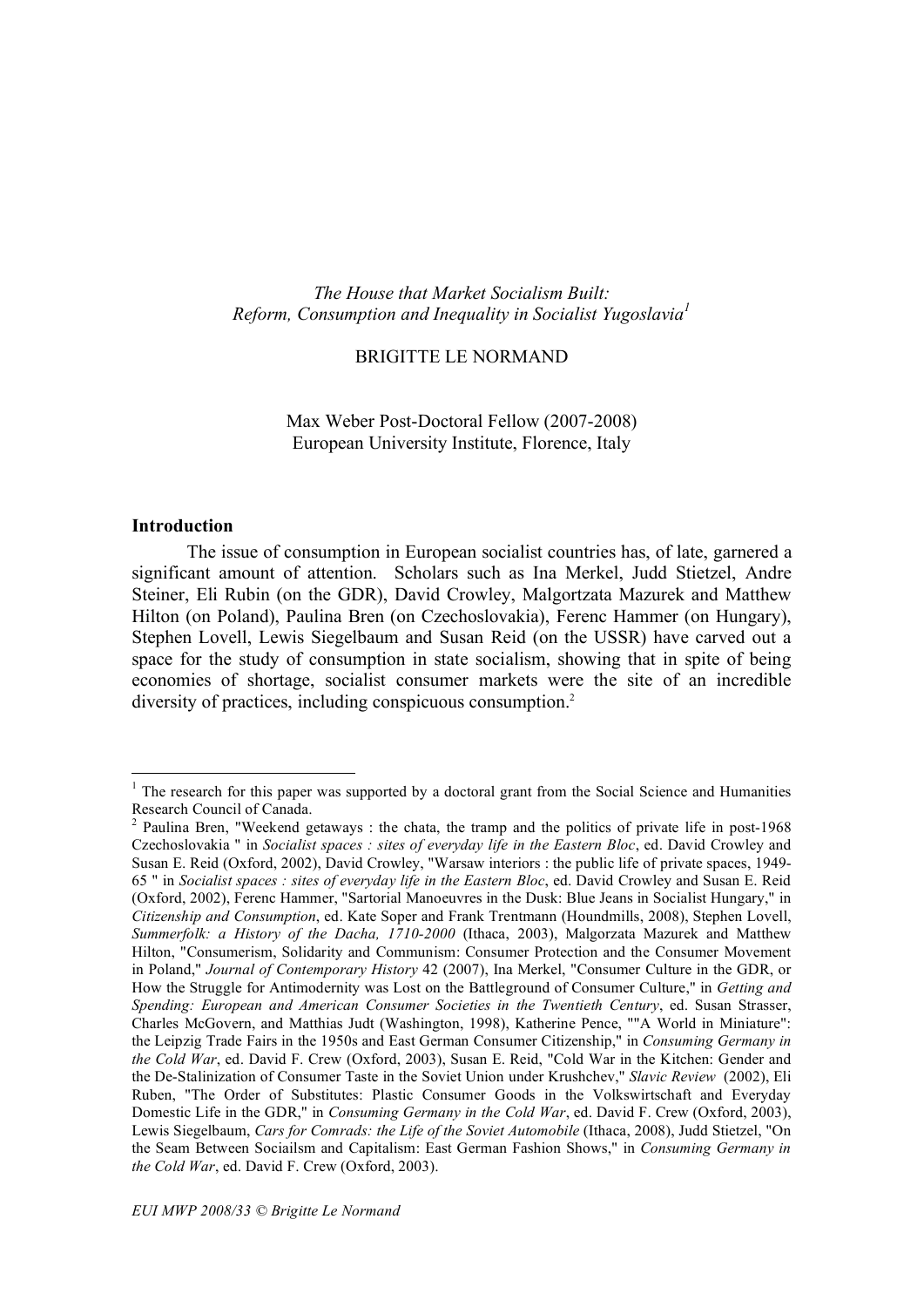Scholars of countries that became socialist after the Second World War have argued that socialist regimes found themselves forced to compete with the capitalist consumerist model showcased in West Germany in order to maintain their legitimacy in the eyes of the population. They have further shown that, although these regimes made efforts to excel in the production of consumer products, they were unable to meet consumer needs. This failure has been attributed to the regime's reluctance to prioritize consumer needs over capital investments, as well as on its unwillingness to relinquish central planning in order to let consumer signals guide production. As Andre Steiner has argued in the case of the GDR, even if such states had wished to allow their economies to respond to consumer needs, they could not tolerate the political instability that resulted from the liberalization of prices – trapped, as it were, by their own promises to keep consumer prices low. It has been further argued that this failure ultimately led to the total discrediting of these regimes and the events of 1989. 3

So what if a socialist state had acted differently – what if it had decided to prioritize consumer needs and scrap central planning in favor of a consumer-driven economy? Contrary to what one might think, this is not a counterfactual argument: one socialist state did opt for such an approach – Tito's Yugoslavia, starting in 1957. Personal consumption went from being last on the list of priorities to occupy the middle position in the social plan for 1957-1961, which set out the economic goals for this period.4 It would shortly rise to be the top priority. Moreover, starting in 1957 and culminating with the major reforms of July 1965, Yugoslav policy-makers discarded the central planning system, replacing it with a form of indicative planning, and eventually with a kind of market system, in which enterprises, although in the vast majority still socially owned, vied for clients. As a result, in contrast to the queues and empty shelves that were common in the Eastern Bloc, shops in Yugoslavia overflowed with products, both domestic and foreign, common and luxurious.

Yugoslavia was still a socialist country, with a one-party state, social ownership of production, and a Marxist program of social and economic transformation. How did this change in priorities and these economic reforms fare in such a context? Did the prioritization of consumption and the new role of consumer preference in guiding the economy produce happy consumer-citizens? Or did these citizens reject the liberalization of the market, which effectively led to serious price increases in 1965?

From an ideological perspective, consumption's new prescribed role in the economy also created a certain number of conundrums – how were these dealt with? One major such problem was that of harmonizing consumption and consumer culture with socialist values which, in spite of appearances, had not been discarded. Patrick Patterson has described, for example, the dilemmas of developing a marketing industry when marketing was seen by Marxists as the artificial creation of illusory needs.<sup>5</sup> **His** research suggests that these tensions were never truly resolved, hobbling the marketing industry's self-confidence.

This paper deals with another such problem, one that brings into question the collective memory of Yugoslavia in the 1960s as a golden age of consumerism. This was the conflict that emerged between the goals of consumer-driven economic

 <sup>3</sup> This argument has been made by Victoria de Grazia in *Irresistable Empire: America's Advance through* twentieth century Europe. Cambridge, 2005.<br><sup>4</sup> Ljubo Sirc, *The Yugoslav Economy under Self-Management*. London: MacMillan, 1979, p. 36.<br><sup>5</sup> Patrick Hyder Patterson. "The New Class: Consumer Culture Under Socialism and the

Yugoslav Dream, 1945--1991." University of Michigan, 2001.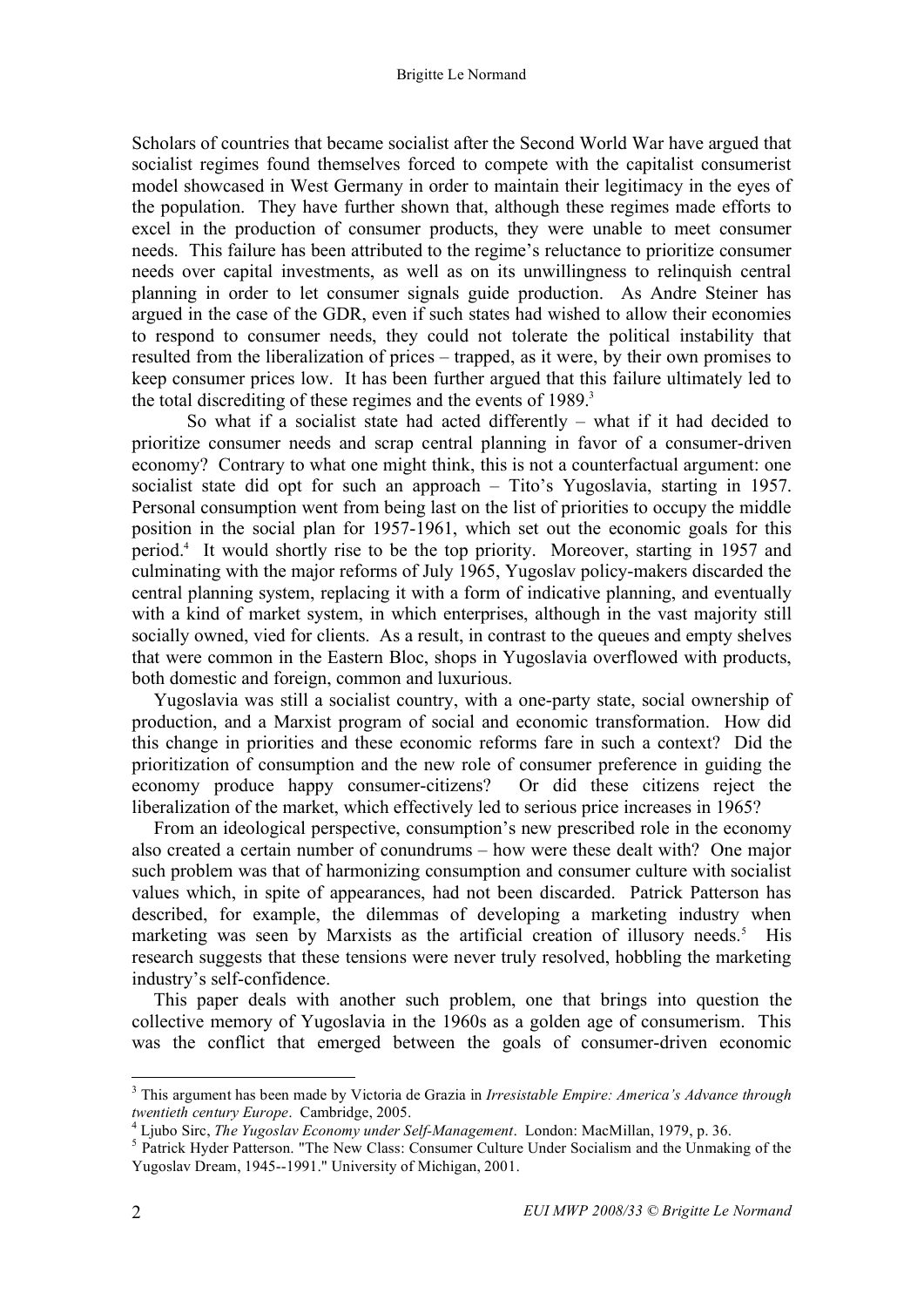modernization and the creation of an egalitarian workers' state, as seen through the lens of housing reforms and their impact on the housing economy in Belgrade.

Although studies of consumption in Eastern Europe have tended to focus on disposable goods, such as clothing, plastic goods and home furnishings, focusing on a costly durable good such as housing offers a useful corrective to the image of a society of abundance in the 1960s in Yugoslavia. Whereas everyone could take part in the consumer feast of food items, clothing, and home furnishings, the acquisition of a home was a costly proposal, and one that was not within everyone's reach. At the same time, it was a more essential good than many of the consumer goods that became readily available, making it a good barometer of inequality. The visibility of inequality in housing, in turn, turned it into a litmus test by which the press and the population assessed the outcomes of consumer policy and economic reform.

Looking at the interplay between policy-makers and opinion-makers – or more precisely, the formulation of policy, its marketing, and its reception in the press, this study yields four useful conclusions about the possibility of consumer-driven reforms in a socialist state. The first is that, although the economic policies and priorities pursued starting in 1957 yielded a general increase in personal consumption, these increases were not equitably shared in the area of housing, with unskilled and semiskilled workers being left in the cold. The second is that this fact was ideologically problematic for a regime whose legitimacy was founded on the promise of an egalitarian workers' society. The third, surprising, conclusion is that policy-makers, rather than pulling back to more controlled economic conditions as had been done in the GDR, pushed forwards with even more radical liberalizing reforms, which they justified with the promise of greater equality through increased access to personal consumption. The fourth conclusion is that popular opinion disapproved of these reforms, because it perceived that, far from creating equal consumer opportunities for all, they only benefited a privileged stratum of the population. This assertion of socialist morality did not lead policy-makers to retract the reforms, but merely to buffer the margins of this consumer society – discarding the idea of luxury housing as politically unacceptable, and adopting a program of social housing for those shut out of the housing market.

This analysis is based on a variety of published materials, including statistical yearbooks, studies of the housing system, and newspapers – in particular the entire 5 year run of the weekly newspaper *Beogradska Nedelja*, published between 1961 and 1966. It also makes use of the minutes of Belgrade's city council meetings, as well as the collections of the Belgrade urban planning office.

This study deals with policies adopted by various levels of government – especially the federal and municipal. For the purposes of this study, I do not preoccupy myself with the identity of policymakers at the federal level, which is where economic policy was formulated, and ignore any potential cleavages that might have separated different camps. I do not mean to imply by this that such a single-minded entity as "the state" actually existed, but a detailed consideration of the different actors and their points of view is not necessary to address the issues in which I am interested. There is a general consensus that economic policy was formulated by a small number of thinkers in Tito's entourage, especially Edvard Kardelj and Vladimir Bakarić.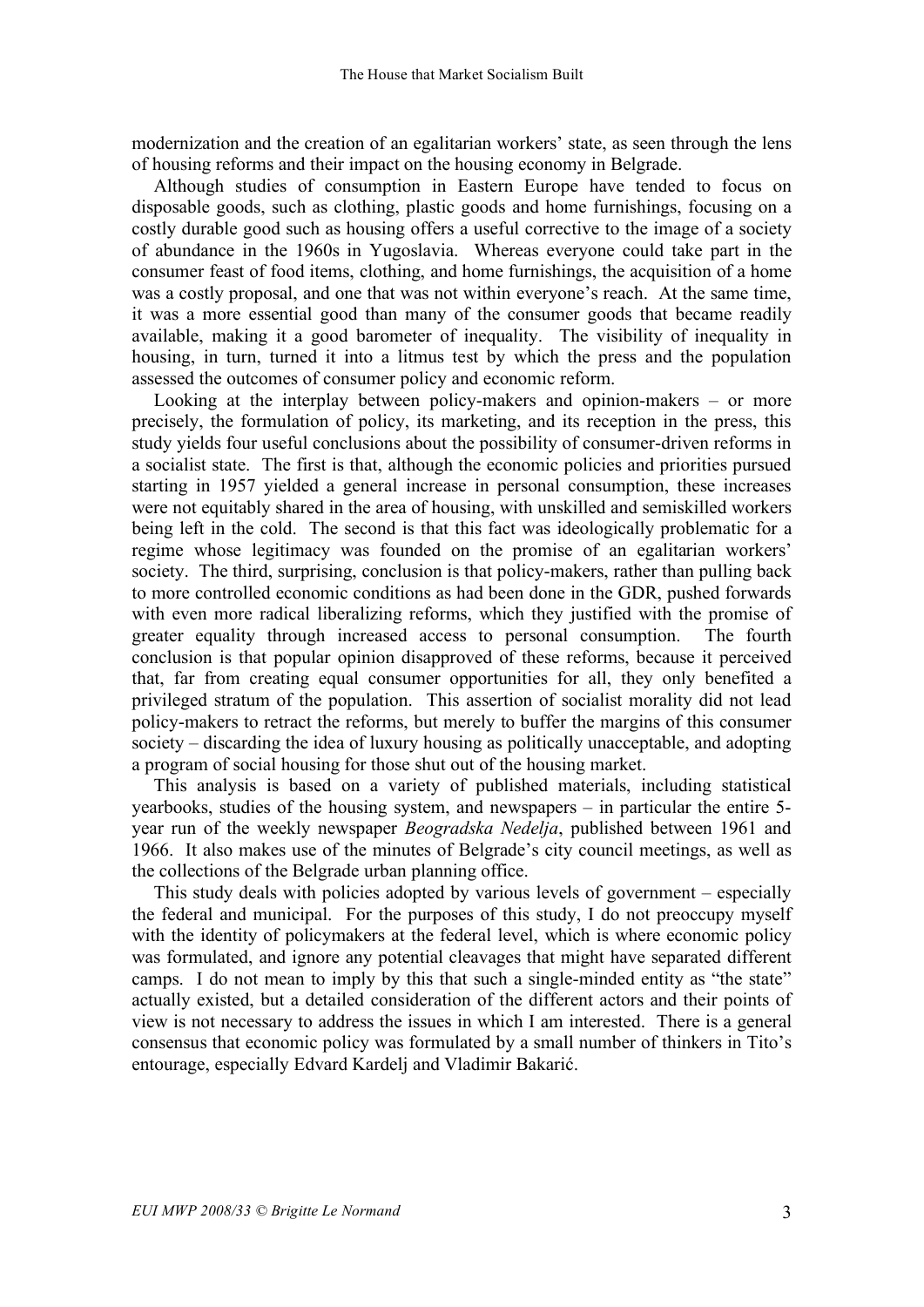#### **Socialist Consumption: the Egalitarian Model (1944-1955)**

Tito's regime, like most other communist regimes in Eastern Europe and throughout the world, started out with two central goals. The first was to create an egalitarian society based on the idea of a workers' state, and the other was to industrialize the economy in order to make such a state possible. In Yugoslavia's case, Tito and his top decision-makers were also motivated by a conviction that Yugoslavia needed to industrialize in order to end its perpetually subordinate position within the European economy. Given Yugoslavia's largely rural character, the idea was less to end the exploitation of the working class by the capitalist class, than to end Yugoslavia's exploitation by Western Europe.

As the Communist Party of Yugoslavia consolidated its power at the end of the Second World War and into the late 1940s, Yugoslavia's federal government, which it controlled, passed various laws and regulations relating to housing. Through this legislation, the new socialist policymakers expressed their understanding of the role of housing in the capitalist system, and their desire to transform its role in order to bring it into line with their twin goals of industrialization and creating an egalitarian society.

In the interests of industrialization, investment into housing, like other consumer goods, had to be strictly limited. Indeed, according to Ljubo Sirc's calculation, consumption more or less stagnated in the period between 1948 and 1955, actually decreasing in 1950 and 1952, and only growing by an average of 2% per year in the entire period.<sup>6</sup> In the city of Belgrade, for instance, after an initial period of intensive construction, the purpose of which was to replace some of the buildings destroyed in the war – 40,000 homes had been damaged and 11,000 completely destroyed in the course of two aerial bombardments – the number of apartments built each year stabilized at approximately 1200-1300 per year between 1950 and 1953, in spite of the fact that the population was increasing by an average of 18,800 new inhabitants per year. <sup>7</sup> This came to an average of about one new apartment per 15 new inhabitants.

The cost of housing was also kept artificially low in order to keep wages down, which would also facilitate industrialization, as well as the militarization that appeared necessary following the break between Tito and Stalin in 1948. Thus, immediately after the war, rents were frozen at half their 1939 levels and were then increased in 1952 to their 1939 levels. The inflation of the dinar after the war further devalued rents in relation to incomes. While a workers' family of four was spending 33.6% of their income on rent in 1938, in 1946, it spent 5.3%, a proportion that continued to fall at least until 1958, when it dropped to 2.4%. <sup>8</sup> The level of rents, both in new and old apartment buildings, did not reflect the cost of maintaining buildings or of amortizing them. Analysts later explained this policy by claiming that policymakers had defined housing as a "social" consumer good rather than an economic one.<sup>9</sup> It does not follow, however, that the state subsidized the remaining cost of maintaining and building housing. In practice, it refrained from substantial investments in this area. The low cost

<sup>6</sup> Based on Ljubo Sirc, *The Yugoslav Economy*, p. 240-241. <sup>7</sup> The estimates of homes destroyed in the war were taken from IAB, FSGB, Zapisnici sednice NO Grada Beograda, 17.10.1968, p. 53. For data on the population, see "13.4 Stalno stanovištvo Beograda po stanbenim zajednicama i samostalnim naseljima," *Statistički godišnjak grada Beograda 1969*, p. 153; For number of apartments built per year, "6.4 Broj i površina izgradjenih stanova po godinama," Ibid., p. 87.<br><sup>8</sup> Jack C. Fisher, "City Planning and Administration in Yugoslavia," *Urban Affairs Quarterly*, vol. 1, no.

<sup>2,</sup> December, 1965, p. 68. <sup>9</sup> Ibid, p. 67.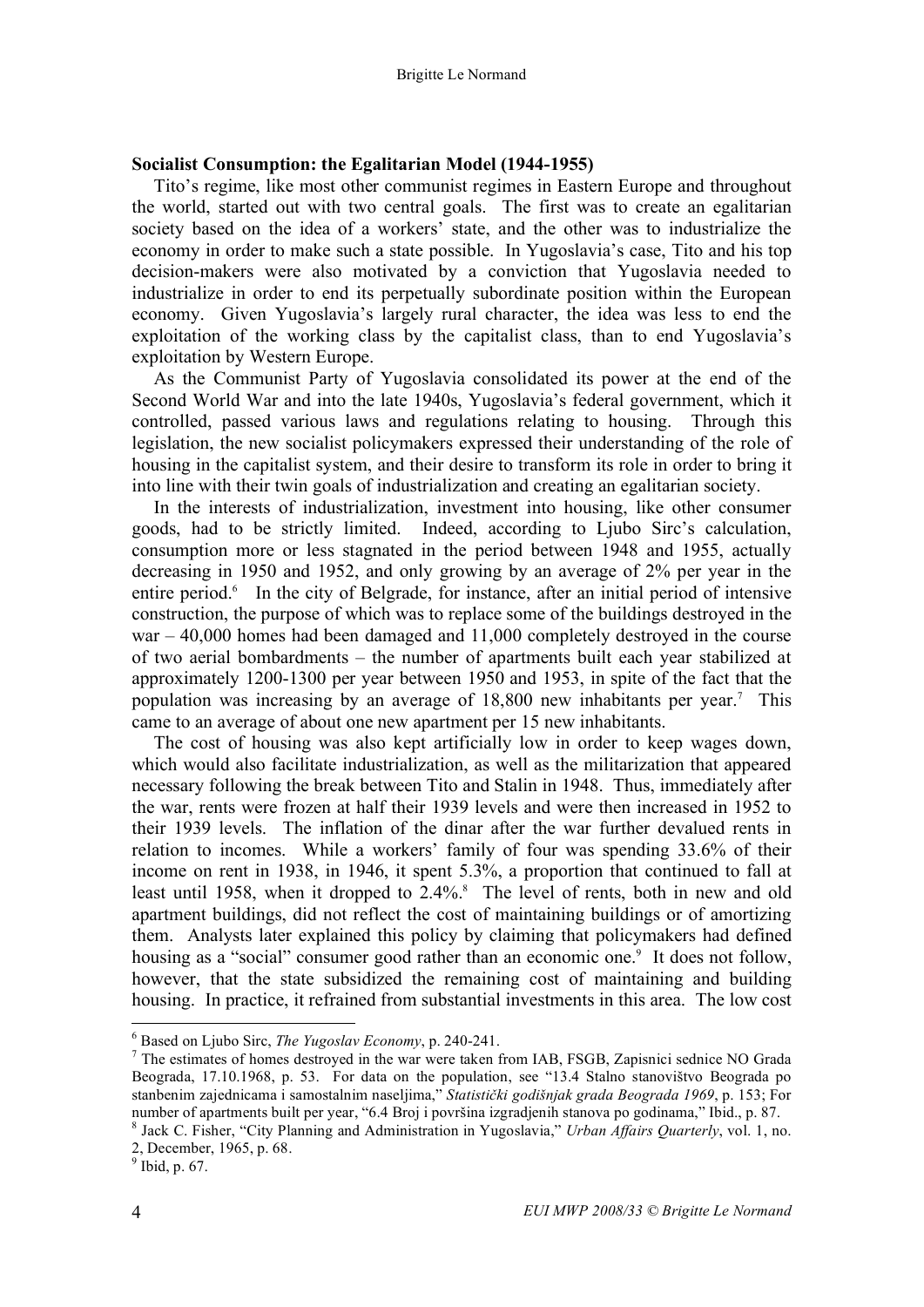of rent simply therefore translated into insufficient funding for maintenance and construction.

In the interest of creating an egalitarian workers' state, they opted to limit the rights of landowners and keep control of the production, ownership and distribution of all new housing. Contrary to common misperceptions, the authorities actually never sought to abolish private ownership of real estate. This is in contrast to the private ownership of business, which they very rapidly eliminated, first through confiscation and then through nationalization, with a few exceptions in the service sector. <sup>10</sup> They did however seek to limit real estate ownership. Socialist policymakers' views of housing were strongly influenced by the Marxist interpretation of the role of real estate in a capitalist society. Namely, the ownership of real estate provided a means for a privileged class to exploit the working class without contributing in any way to the economy, by renting housing to workers for profit.

The authorities moved gradually to eradicate this form of exploitation by limiting, rather than eliminating, the rights of real estate owners. The government's seizure of the right to set rents, noted above, had the additional benefit of preventing building owners from enriching themselves at the cost of the working class. Real estate owners' ability to profit from their property was further limited in 1953, when buildings containing more than two large apartments or three small apartments were subjected to the new system of self-management. Putting the management of apartment buildings into the hands of their inhabitants, this development meant that building owners retained only the right to perceive a percentage of rents and the right to sell or give their property. Finally, in 1958, such buildings were nationalized. Each Yugoslav continued to have the right, however, to own and occupy a building containing a maximum of two large apartments or three small ones, as such a building was thought to correspond to the traditional Balkan family home.

Because of the dire housing shortage in some urban centers, like Belgrade, local authorities further infringed on private property rights by decree, compelling households that were judged to have a surplus of space to share their accommodations with other households in exchange for rent. This, however, was an expedient that was considered undesirable in the long run.

While policymakers did not oppose private ownership of real estate per se, they did not seek to encourage its spread. Rather, they created a system in which the state, and later the social sector, would finance and own the majority of new housing, and control its distribution. Construction was at first financed through the state budget, as well as by employers who were pressured to build housing for their workers. The distribution of housing was designed to promote the goals of egalitarianism. Employers would assign apartments in buildings that they owned on the basis of a variety of factors, including need, the size of the household, and seniority in the workplace. Local housing boards were responsible for distributing the older housing stock owned by the state, much of which it had confiscated from collaborators after the war, largely on the basis of need. This system theoretically insured that need and precedence would be the only criteria for obtaining housing and for determining the type of apartment obtained.

Beyond serving an egalitarian agenda of consumption according to one's needs, this activity of assigning apartments reinforced the state's power. As Katherine Verdery has

<sup>&</sup>lt;sup>10</sup> Momčilo Mitrović has provided a good overview of nationalization policy in "Nacionalizacija u Srbiji I hladni rat," *Velike sile i male države u hladnom ratu 1945 1955 – slučaj Jugoslavije*. Beograd: Arhiv Srbije i Crne Gore, 2005.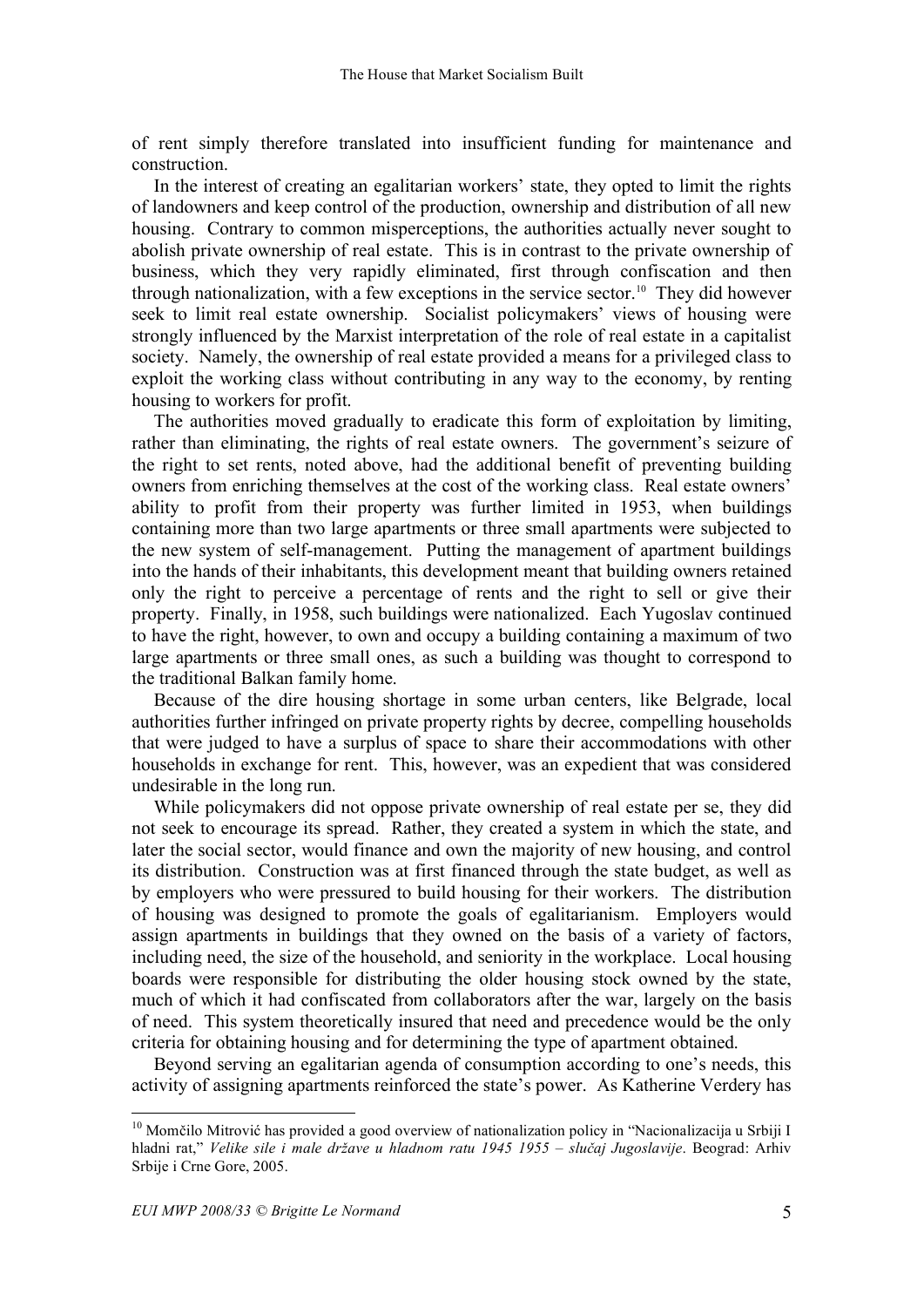pointed out, the socialist state's function in redistributing resources was one of its major sources of power, because of its role in creating a network of patron-client relationships. <sup>11</sup> Given the chronic shortage of housing, local officials and workplace housing boards were in a very powerful position. Interestingly, housing was one of the few consumer goods that was distributed through the workplace. In Yugoslavia, other consumer goods were available for purchase in retail outlets and markets that were accessible to all.

The formal introduction of self-management in 1953 provided an extra justification for increasing the proportion of housing that was socially owned (social ownership having formally replaced state ownership). The new ideology proclaimed that, in a truly socialist country, workers, henceforth known as "producers," should run their own factories through elected workers' councils. This system would also be applied to the "non-economic" sector – which included schools, hospitals, the civil service, etc. – and all other dimensions of organized social and political life, including the government of the country and of apartment buildings. In this way of thinking, the self-management of housing presupposed social ownership of housing, just as self-management in the factory required its social ownership.<sup>12</sup>

The involvement of state actors in shaping housing production also reflected this egalitarian program. Technocrats such as architects and urban planners sought to produce models and concepts for standardized apartments, buildings and even settlements that could be reproduced all over the country. Several competitions were held to find the best possible design for an apartment, largely defined as one that maximized the use of resources – especially space and building materials.<sup>13</sup>

Although the desire to create an egalitarian workers' state was a major force behind housing policy, it did not produce very egalitarian results in practice. Namely, whereas all employees were obliged to contribute a percentage of their income towards the construction of housing, only a small proportion obtained an apartment.<sup>14</sup> Making matters worse, the lucky few were not always chosen according to need and precedence. Although they were not supposed to do so, employers used apartments to lure scarce skilled labor and management to their enterprises. Those who obtained apartments were further privileged in relation to those who didn't because rents set by the state were subsidized and thus substantially lower than the cost of subletting or building one's own home. These trends were not unique to Yugoslav socialism, but common also to Eastern Bloc countries, as Ivan Szelenyi documented in *Urban Inequalities Under State Socialism. 15*

 <sup>11</sup> Katherine Verdery. *What was Socialism, and What Comes Next?*, Princeton studies in culture/power/history. Princeton, NJ: Princeton University Press, 1996.<br><sup>12</sup> Svetislav Aranđelović. *Stambena Svojina u Jugoslaviji*. Beograd: Institut društvenih nauka, 1967.<br><sup>13</sup> See, for example, "Rezultati konkursa za

March 1947.; "Iskoristimo što bolje prostor pri gradnji većih stanova," *20. Oktobar*, 28 March 1947.; "Najmanji I najjeftiniji stan sa više udobnosti," *20. Oktobar*, 18 July 1947, "Problem racionalnog stana," 20. Oktobar, 11 July 1947.<br><sup>14</sup> Svetislav Aranđelović. Stambena Svojina u Jugoslaviji, 37.<br><sup>15</sup> Ivan Szelenyi. Urban Inequalities Under State Socialism. Oxford; New York: Oxford University Press,

<sup>1983.</sup>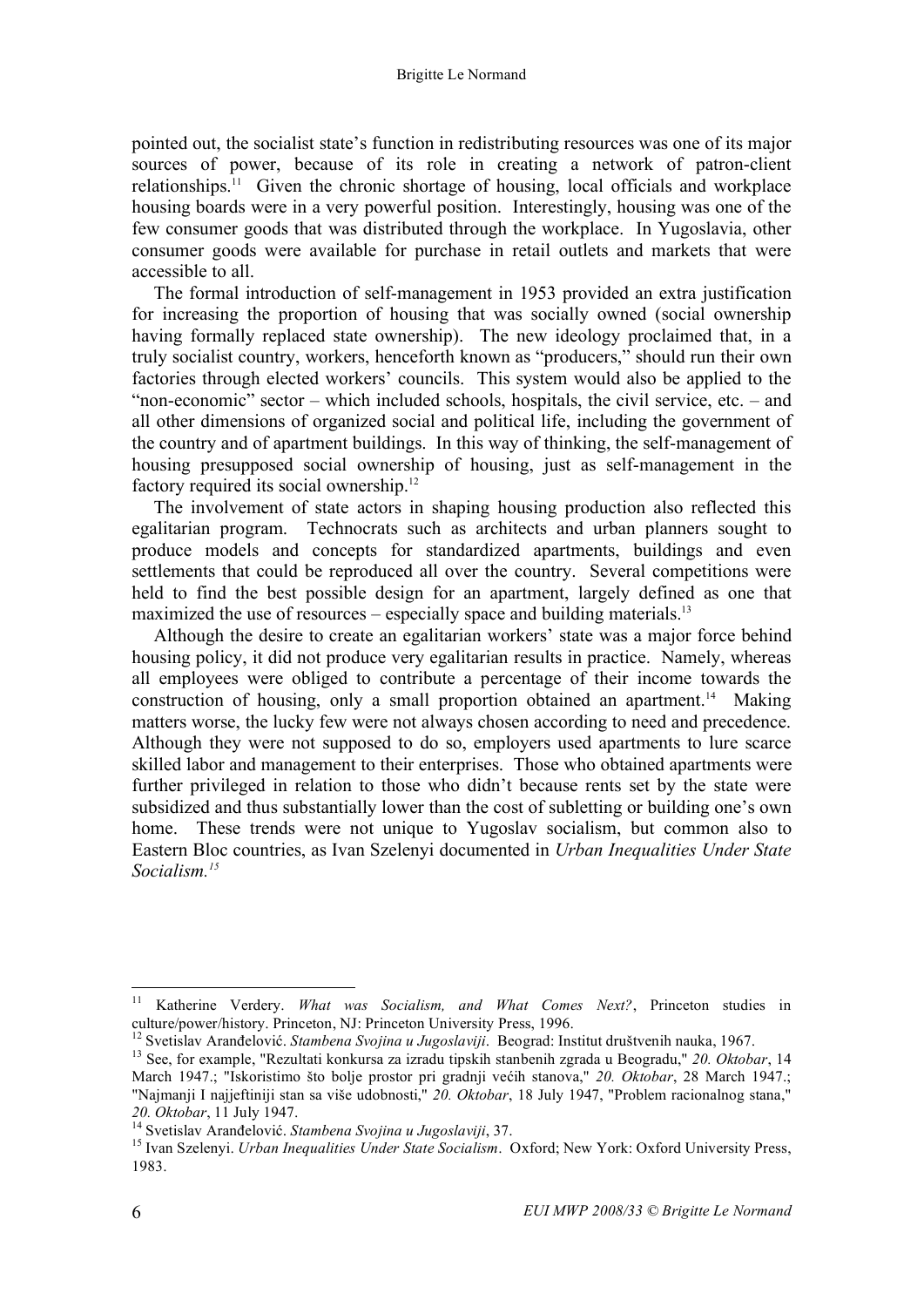#### **First steps towards reform: 1955-1964**

In the years following the war and up until the second half of the 1950s, policymakers had pursued the twin goals of economic development and the creation of an egalitarian society with equal intensity. However, following the normalization of relationships with the Soviet Union, which lessened the pressure towards military investments, and the formal introduction of workers' self-management, they began to change their approach to economic development, increasing investments into the production of consumer goods at the expense of capital investments. The idea was that workers would be motivated to work harder by the fantasy of consumption. This principle was enshrined in the new system of self-management, as self-managed enterprises kept a large proportion of their income, after the collection of various taxes.

The idea that consumption would drive the housing economy was ushered in gradually. First, policy makers prioritized consumption, arguing that the prospect of enjoying consumer goods would encourage workers to increase the productivity of their enterprises, because it would reflect on their personal earnings. Consumption, in other words, would be the new engine of economic development. Second, they instituted locally-based Funds for Housing Construction, which collected workers' earnings in order to reinvest them into the construction of homes.

The precursor to the reforms in the housing sector was the decision in 1957 to make increasing the standard of living a more serious priority. Raising the standard of living meant increasing the production of consumer goods and increasing the population's purchasing power. Until that time, economic policymakers had opted to keep consumption as low as possible, in order to finance the cost of industrialization and militarization. In July 1955, Tito indicated in a speech in Karlovac that the state would reduce its capital investments, and increase its investments into the production of consumer goods. Later that year, at the plenum of the Executive committee of the Central Committee of the League of Communists of Yugoslavia, Tito established the necessity of investing in increasing the standard of living, a reorientation that was reflected in the 1957-1961 social plan. Whereas increasing the standard of living had achieved only fourth and last place among the goals of the 1948 five year plan, by 1964, it had moved to first place.<sup>16</sup> As a result, consumption increased by an average of 8.5% per year between 1957 and 1964.<sup>17</sup>

The opportunity to consume was not just a reward that the state would bestow upon the working class for having remained loyal; it was an integral motor of the economy. Workers would finance their heightened consumption through increased productivity. At the 2<sup>nd</sup> party plenum of 1959, Mijalko Todorović justified this shift by stating that workers were motivated to be more productive by the dream of consuming more.<sup>18</sup> This was not a new idea: economic policy-maker Edvard Kardelj had been arguing since at least 1947 that workers would be motivated to work harder by the prospect of being paid according to their productivity, translating increased effort into a higher standard of living.<sup>19</sup> While this was a hollow promise in a context of shortage of consumer goods, the decision to increase their production gave it new vigor.

 <sup>16</sup> Predrag Marković, "Ideologija standarda Jugoslovenskog režima 1948-1965." *Tokovi Istorije*, no. 1-2 (1996): 7-20, pp. 14-16.<br><sup>17</sup> Ljubo Sirc, *The Yugoslav Economy*, p. 240-142.<br><sup>18</sup> Predrag Marković, "Ideologija standarda Jugoslovenskog režima 1948-1965," pp. 14-16.<br><sup>19</sup> Susan Woodward, *Socialist Unemployment*, p. 141.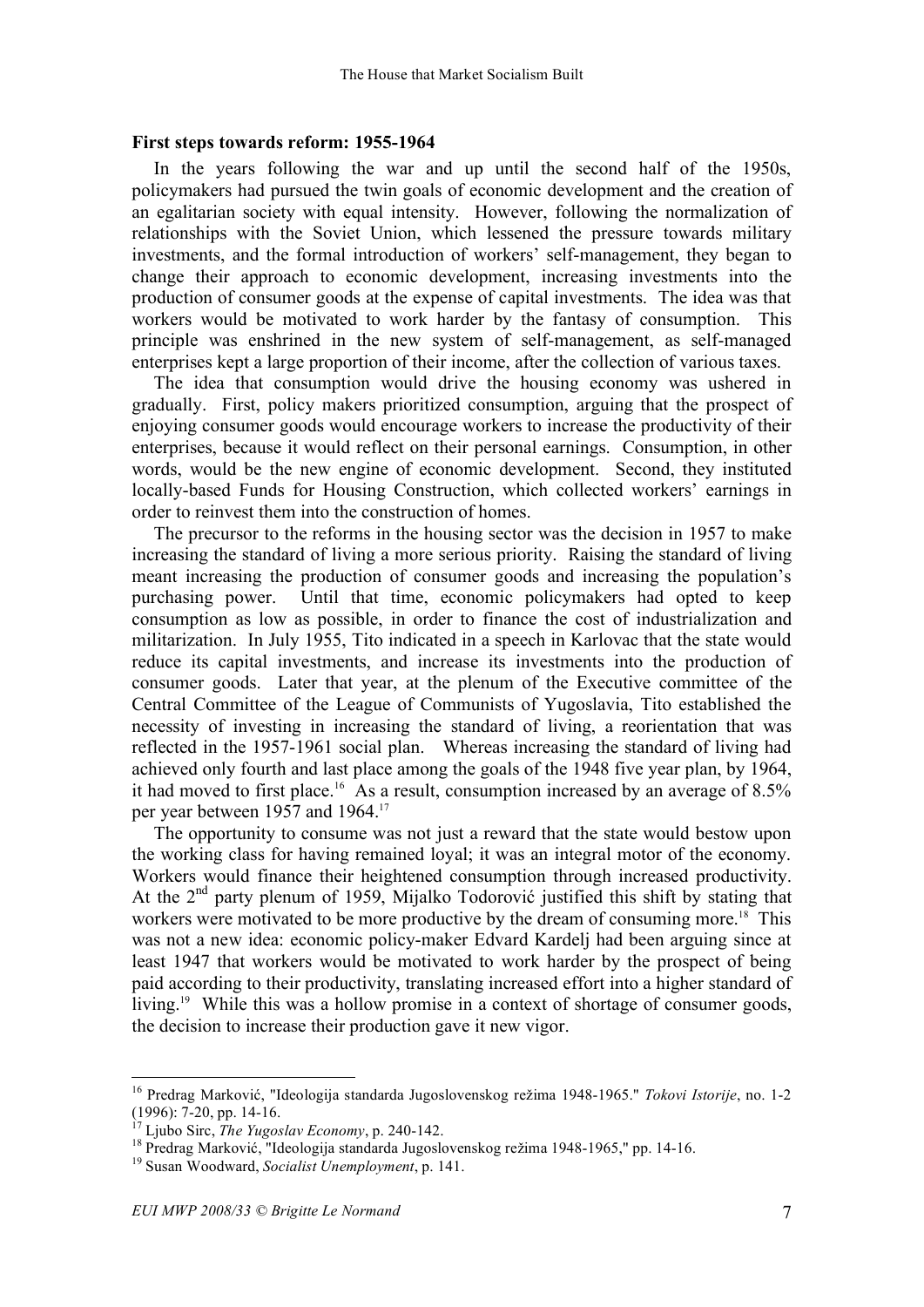The new approach suggested a way of resolving the housing crisis, if only housing could be treated as a consumer good like any other. After subsidizing the cost of housing for all these years, policymakers suddenly sought to transform housing from a social good to an economic good, which meant putting the housing economy on a sound financial footing. In 1955, Funds for Housing Construction were created in select Yugoslav cities, including Belgrade. According to this new system for financing housing, workers would contribute 4% of their wages to these funds. Because they were locally-based, policymakers believed they would provide an incentive for local government and firms to pursue economic development and productivity, as local income would translate into increases in local welfare.

The reforms of 1959 institutionalized this practice on a national scale. Additionally, these reforms raised rents to reflect the cost of amortization and maintenance, ensuring the reproduction of the housing stock. They also introduced a new concept: the idea that people could purchase a new apartment through a subscription system. For the first time, policymakers actively sought to mobilize personal savings in order to increase the housing stock.

After a few years, it became apparent that this new system favored certain strata of the population over others, suggesting that these reforms were compromising the goal of creating an egalitarian workers' state. Although people may not have initially understood their personal difficulties in finding a home as a consequence of inequality, or articulated their wish for a home as a desire for equality, the press framed this issue as a problem of equality, perhaps because it was the only discourse that was available for discussing such matters. This, in turn, affected the ways in which ordinary workers articulated their grievances.

Attacks on inequality first surfaced in the press in the context of the construction of apartments. In the newspaper *Beogradska Nedelja*, Živorad Živković was the most vocal writer on this topic. In September 1961, he pointed out that only 5.2% of apartments built in the first half of that year had been in the most affordable category, category IV. Apartments in this period were classified in four standard categories, with category I apartments using the highest quality materials and having the most luxurious amenities, and category IV apartments being the most basic. Živković denounced the fact that the majority of apartments built had been category II apartments, an irresponsible choice in view of the chronic shortage of housing. He asserted that two category IV apartments could be built for the cost of producing one category II apartment.

Initially, Živković held off from blaming housing policy. Instead, he faulted urban planners for obstructing the production of affordable apartments, noting that the city council itself had called for their mass production.<sup>20</sup> Urban planners were an easy target. They were often accused of only aspiring to build luxurious, cutting-edge and expensive housing, and that of exhibiting passive resistance to avoid building more modest homes. They were consequently frequently blamed for the dearth of inexpensive new housing. One reporter, for example, complained: "no one is asking urban planners to build [inexpensive apartments] in New Belgrade [the new city center], [...] but why can't they lower their expectations in the periphery of the city?"<sup>21</sup>

Far from inconveniencing policymakers, this articulation of the problem played into their hands. In response, they could reaffirm the importance of bringing consumption

<sup>20</sup> "Zašto se ne gradi jeftini stanovi," *Beogradska Nedelja*, <sup>24</sup> sept 1961. <sup>21</sup> "Krov nad glavom," *Beogradska Nedelja*, <sup>4</sup> nov 1962.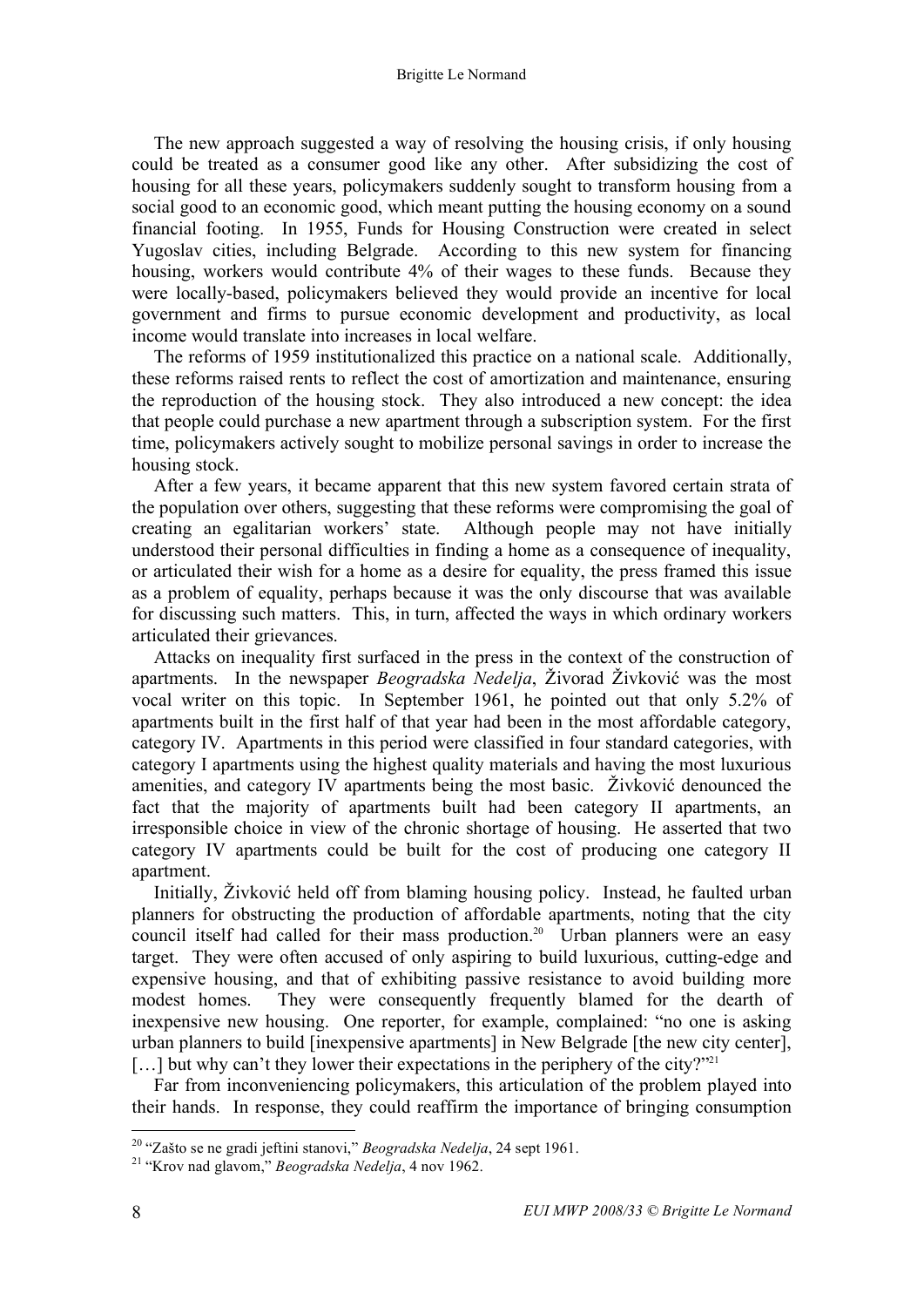into line with real productivity. Momčilo Marković, a member of the Federal Executive Council, appeared to reiterate Živković's criticism when he stated that "we are building apartments that are more expensive than what our standard and national income can allow." He put pressure on urban planners to lower their requirements in order to bring down the cost of apartments. 22

However, other articulations of the problem were potentially more threatening. In a later article, Živković accused the state of having set up a system that systematically discriminated against workers. He opened dramatically:

In our city, every third apartment is NEWLY BUILT. […] [From 1946] to the first day of January of the year, 48,064 new apartments were built. Only 3,460 workers moved into a new apartment. Of each 100 keys, workers obtained SEVEN. Of every thousand, but SEVENTY.<sup>23</sup>

If workers were not getting apartments, who was? "That's right:" Živković answered, "those apartments were obtained by specialists, we resolved THE CADRE PROBLEM, the apartments were obtained by those upon which production depends the most."

He added that certain workers were penalized more than others. Certain economic branches, such as the textile industry, construction, the leather and shoe industry, the wood industry, hostelry and retail commerce, contributed much larger sums to the Funds for Housing Construction than they received. Construction workers, for example, paid 730 million dinars into the Fund, and retrieved only 31 million dinars. According to Živković, firms working in large-scale commerce, import-export and electrical energy faced no such problems. Small firms were also discriminated against. They had paid 1,200 million dinars and had only retrieved 200,000 dinars.

Živković also noted that corruption was a problem, suggesting that some workers' council members had managed to convince the councils to invest in building luxury apartments, which they then moved into. "These apartments were used by people who have enough money."

Once again raising the issue of the overproduction of costly apartments, this time, he condemned policy in no uncertain terms: "There are no valid arguments to justify such a housing policy."

An article the following November suggests that Živković was not just stirring up trouble, but was rather expressing commonly shared frustrations. The municipal committee of the communist party, in collaboration with other organizations, had invited the employees of 18 firms in Belgrade to send in their questions, addressed to their local political leaders. The 1,885 resulting questions indicated that workers were most preoccupied by "food, apartments, the cost of transportation, in other words, the price of consumer goods in general." The author of the article noted that workers in small companies sought a greater share in the apartments built, and that workers in large factories expressed frustration that management was getting most of the apartments.<sup>24</sup>

Živković's article was, in effect, an attack on the Funds for Housing Construction introduced in 1955 in Belgrade and throughout Yugoslavia in 1959, which had been a first effort to rationalize the production of housing and encourage local economic

<sup>&</sup>lt;sup>22</sup> "Prednosti jeftini stanova," *Beogradska Nedelja*, 30 dec 1962.<br><sup>23</sup> "Na ruke tvorcima stambene politike," *Beogradska Nedelja*, 24 march 1963. Emphasis is in the next.<br><sup>24</sup> "Ekonomske cene ekonomske plate," *Beograd*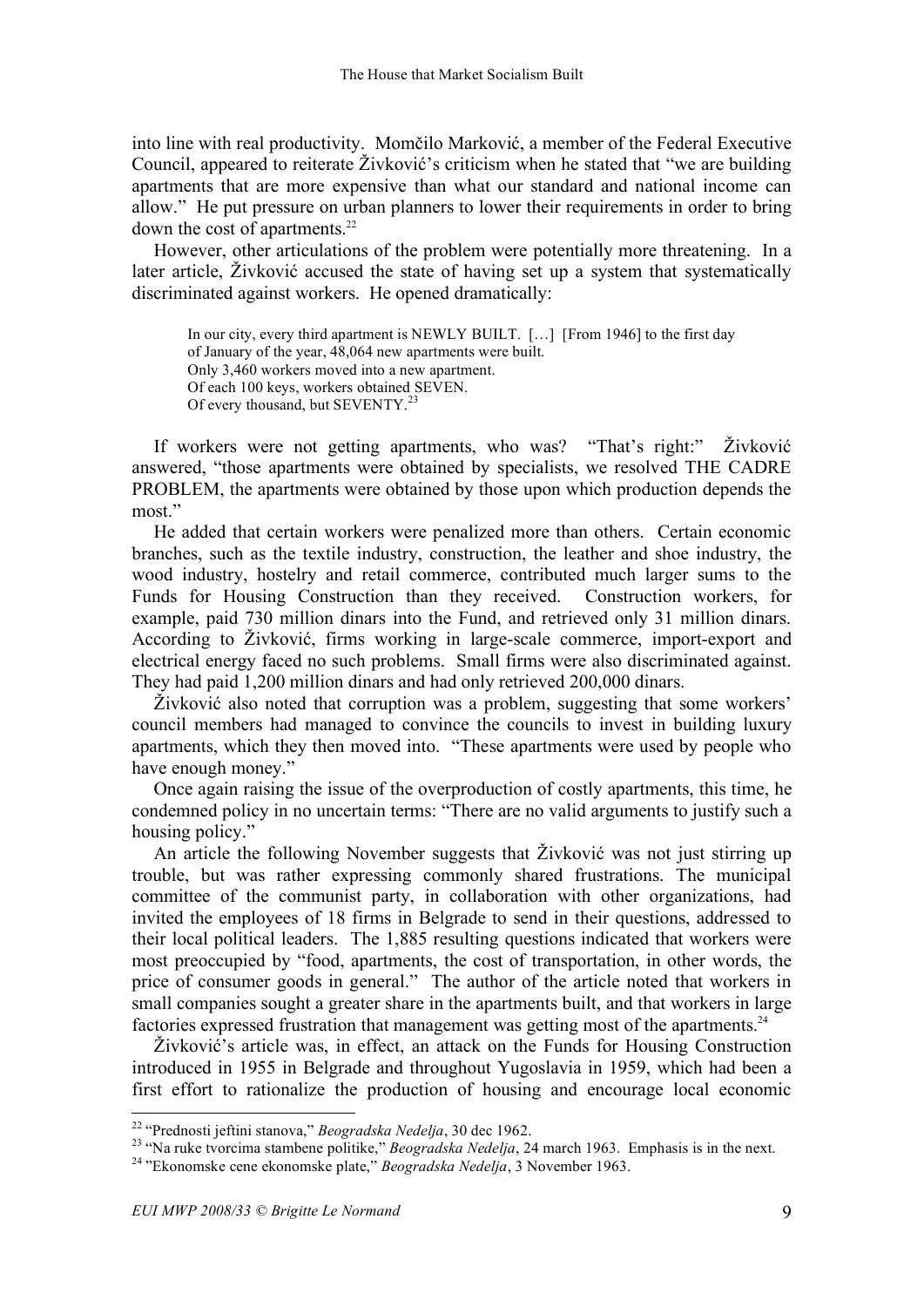development. Setting aside anomalies like corruption, this system had led to the preferential treatment of managers, as they were the most valuable for production. Moreover, even if allocations from the Fund for Housing Construction were corrected so that they were proportional to contributions, employees in more profitable economic sectors would still have access to more housing funding than their counterparts in less profitable sectors.

#### **Market Socialism and the promise of equal opportunity – 1964-1965**

When attacking the Funds for Housing Construction, Živković did not follow with any prescriptions. If he had, it would have been logical for him to advocate a return to the old system of budgetary financing, in which housing was assigned according to need and precedence. However, policymakers accomplished a remarkable rhetorical feat: they argued that the best way of reducing inequality was not to return to a system of egalitarian redistribution, but to push ahead towards a market-driven system and inrease personal consumption.

To make this argument, policymakers had to redefine the notion of equality in the sphere of housing. Rather than meaning that everyone had the right to housing of equal standard, it now meant that everyone should have equal access to the opportunity of acquiring a home – although the size, form, quality and location of this home would vary according to the budgets of the household.

This then allowed policymakers to claim that the best possible way to reduce inequality was to provide opportunities for private persons to purchase or build a home. Marković argued that "an apartment is a consumer good – a possible object of personal ownership, and it's helpful to aid every person who has the means to build or buy an apartment."<sup>25</sup> The means to this end was to provide as many ways to ownership as possible, and as many kinds of homes as possible. Some of the strategies that Marković mentioned in his speech were broadening the types of apartment that were available; recognizing that different types of homes are suitable for different regions; building very basic apartments that could later be modernized; and increasing opportunities for people to build their own homes while pursuing concentrated multistory construction in parallel. Standardization was thrown out the window, in favor of flexibility, adaptability and variety.

This re-articulation of housing strategy was pursued in the context of much broader economic reforms carried out in July 1965. These reforms aimed to restrict the state's interference in the economy, primarily by liberalizing prices and by creating an effective banking sector. In line with this new approach, the state tried to withdraw from the management of housing provision, and to encourage the private acquisition of housing through the market, with the financial support of the banking sector.

Edvard Kardelj, one of the architects of the economic reforms of this period, did take care to specify that the new emphasis on promoting personal investment did not mean the total abandonment of collective ownership: "[…] we should not go to the other extreme and think that apartments in personal ownership are the only future. […] In the further development of socialist relations, with the enrichment of socialist society, it is clear that organizations that rent out apartments and certain other consumer goods will continue to exist and even strengthen, because it is sometimes more efficient for

 <sup>25</sup> "Prednosti jeftini stanova"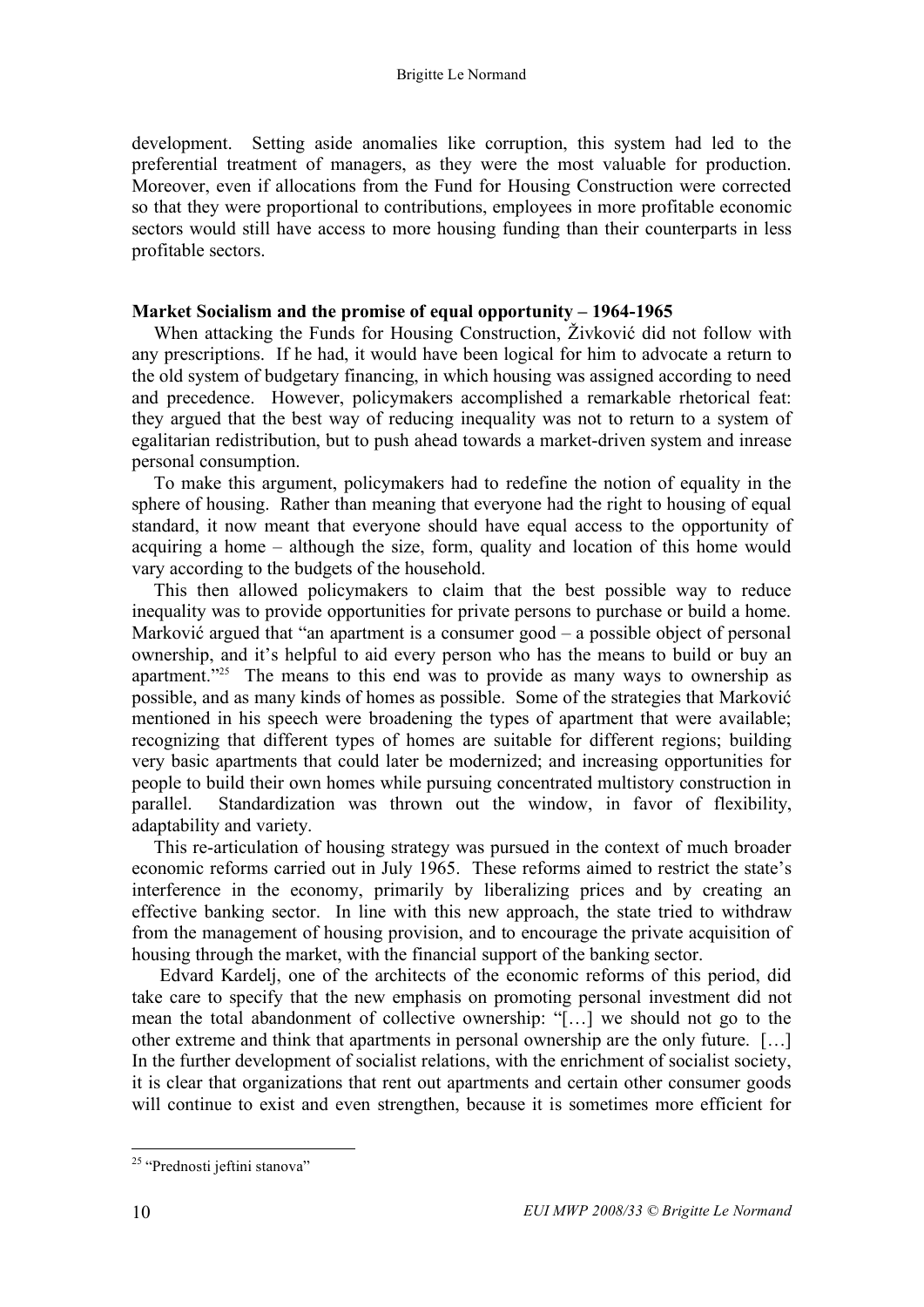individuals to rent such goods, rather than own them." It is noteworthy that he justified the continuing existence of collective ownership not in terms of the state's obligation to provide housing to the population, but on the grounds that, under certain circumstances, it would be more efficient than personal ownership.

The general population appears to have been skeptical of both the claim that housing was a consumer good like any other, and that private ownership was compatible with socialism. Policymakers had to fight against the persistent popular belief that the personal ownership of an apartment was "against socialist principles."26 Kardelj also pointed to the need to change popular attitudes relating to its nature as an economic good: "we have to get rid of the vulgar understanding, which still exists in some places, according to which producing shoes is a useful activity, and housing construction some sort of social activity [in the sense of a social service] or necessary evil that drags us behind in economic development."27

In the years following the 1959 reforms, policymakers at the federal and municipal level undertook experiments with the goal of building on these reforms. As in the case of the Funds for Housing Construction, several Yugoslav cities tried out new schemes for increasing the production of housing and decreasing its cost, some of which would then be adopted on a national scale in 1965. The city of Belgrade, facing a dire housing shortage, was in the forefront of developing new solutions. By 1965, in Belgrade, 167,000 people lived in category 6 apartments, meaning ones that were of too low a standard to be considered inhabitable. <sup>28</sup> According to Miodrag Stevović, 50,000 of the city's households in 1964 shared an apartment with another family.29

The main idea behind these experiments was to increase the share of private investment in the total investment into the construction of new housing. One experiment that was tried out in Belgrade prior to being implemented on a national scale was the sale of new housing directly to customers. This idea was introduced as early as 1962, as a newspaper article revealed.<sup>30</sup> The idea of "selling on the market" should be seen as an extension of the idea, introduced in 1959, of private purchases of apartments through subscription. There was, however, a major difference. Whereas the old system presumed that demand had to precede supply, the new system was based on the idea that supply should be used to stimulate demand. Construction companies would seek to create demand by advertising to the public. Because they would compete for clients, it was believed that they would be encouraged to improve the quality of their products and to lower prices. In this manner, consumer fantasies could be used to bolster the construction industry.

The stimulation of consumer demand would accomplish several other things. It would encourage worker productivity, by giving them a reason to increase their earnings. It would also increase sales in the construction sector, by creating demand where it did not previously exist. Furthermore, by creating large-scale demand and investment, it would enable the construction sector to industrialize, as techniques of mass production in this period required consistently high demand.

<sup>&</sup>lt;sup>26</sup> Ibid.<br><sup>27</sup> "Stambena izgranja i stanarina," *Beogradska Nedelja*, 5 jan 1964.<br><sup>28</sup> "Preskupa je kučica u cveću," *Beogradska Nedelja*, 20 June 1965.<br><sup>29</sup> IAB, FSGB, Zapisnici sednice NO Grada Beograda, 15.5.1964, 59-6 1962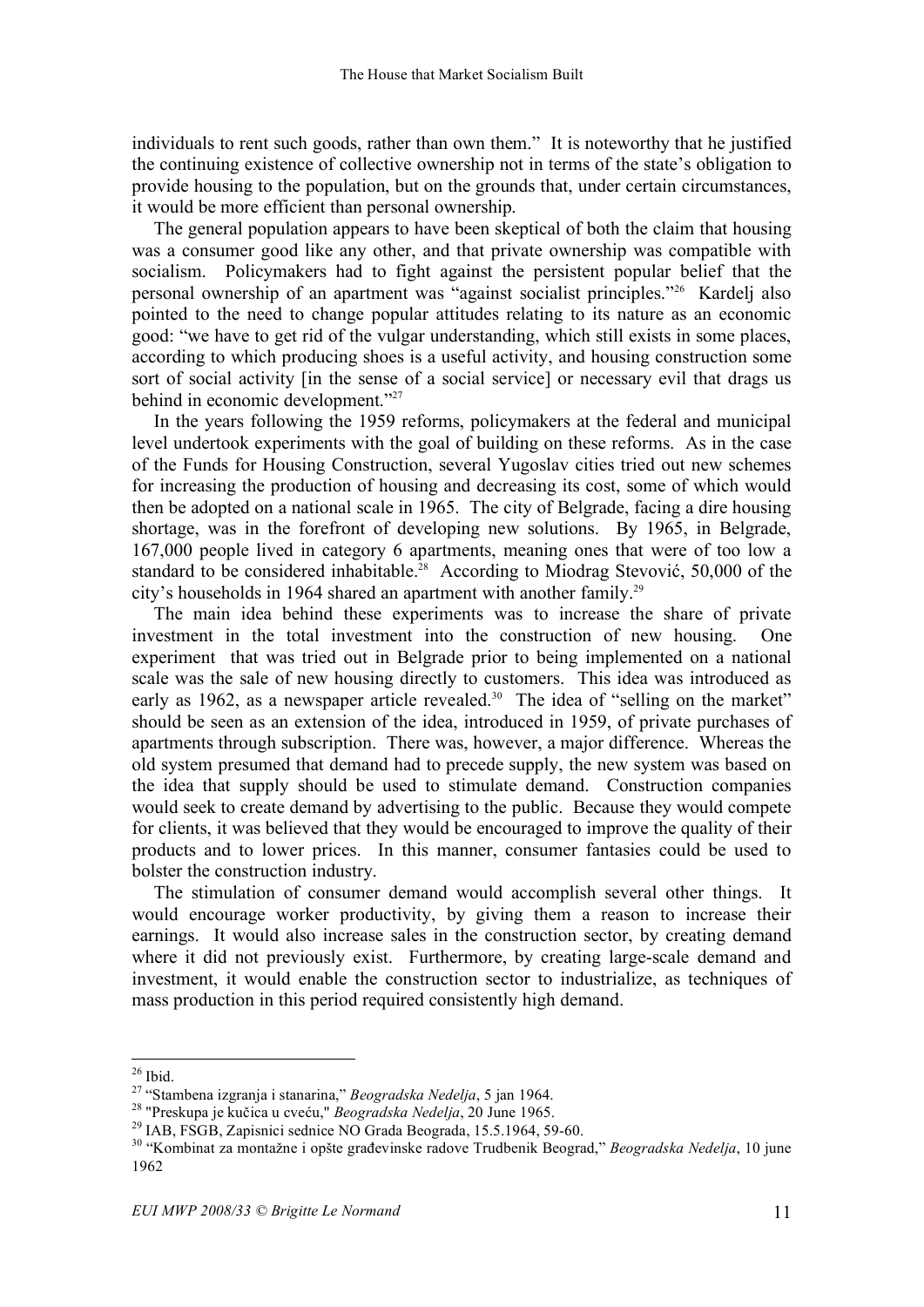Although the production of apartments for the market was discussed in Belgrade as early as 1962, it appears not to have been translated into policy until 1964. In view of the high cost of apartments in relation to personal income, a suitable financing mechanism had to be found. A proposal was finally discussed in Belgrade's municipal council in May of 1964. It specified that people would be able to apply for a bank loan to purchase a home, if they could make a down payment amounting to 50% of its value.

According to this proposal, this financing scheme would also be available to individuals wanting to build their own home. Encouraging self-building was another way of resolving the housing crisis by involving personal investment. However, it promised none of the positive effects associated with the plan to sell housing on the market. It would not encourage the construction industry to cater to consumer needs, lower prices, industrialize, or operate more efficiently in any other way. Instead, the self-building scheme promised to resolve another kind of problem, that had been observed at least since 1961 – rogue construction.

Described at the time as wild or illegal construction, this term refers to the strategy employed by numerous, predominantly low-income households headed by unskilled or semiskilled workers, for resolving their problems in obtaining housing. They would erect a house illegally, frequently on land reserved for other purposes. They used their own savings to build these homes, which they tended to complete in stages, moving in as soon as there were four walls and a roof. In 1964, the president of the district of Zvezdara estimated that there were 6000 illegal housing constructions in Belgrade, probably sheltering some 24,000 inhabitants. <sup>31</sup> Belgrade's mayor, Branko Pešić, estimated in 1965 that there were 10,000 illegal homes, housing some 50,000 people.<sup>32</sup>

In trying to encourage self-builders to build legally, the authorities also proposed to open up 20,000 new parcels for self-building for the next seven years. Added to the plan for 80,000 new apartments, this meant 100,000 new homes for Belgrade's inhabitants in the next seven years, or an average of over 14,000 new apartments per year. Given that 7512 apartments had been built in Belgrade in 1963, the proposal implied that adopting these two strategies would double housing production.<sup>33</sup>

Several participants in the debate around the proposal expressed serious reservations. Some of these concerned whether the financing scheme would really help to resolve the housing crisis, and whether it would help those hit hardest by the housing crisis. The president of the municipal council of trade unions pointed out that, were banks to require 50% participation on behalf of loan applicants, workers in low-profit sectors of the economy would still not be able to finance the purchase of a new home. He predicted that the 80,000 new apartments put on the market would be purchased by people living in the interior of the country, who had not contributed to the city's economic growth.<sup>34</sup>

Others, including the director of the urban planning office, argued that it made no sense to encourage low-income families to build single-family homes. The presumed suitability of these homes for low-income households in comparison to apartments in mass-produced apartment buildings had to do with their supposedly lower cost. This

<sup>&</sup>lt;sup>31</sup> IAB, FSGB, Zapisnici sednice NO Grada Beograda, 15.5.1964, 91.<br><sup>32</sup> IAB, FSGB, Zapisnici sednice NO Grada Beograda, 15.5.1964, 91; Zapisnici sednice NO Grada Beograda, 4.11.1965, 52-3. <sup>33</sup> "6.4 Broj <sup>I</sup> povrsnia izgradjenih stanova po godinama," *Statistički godišnjak grada Beograda <sup>1969</sup>*, p.

<sup>87.</sup> <sup>34</sup> IAB, FSGB, Zapisnici sednice NO Grada Beograda, 15.5.1964, 71.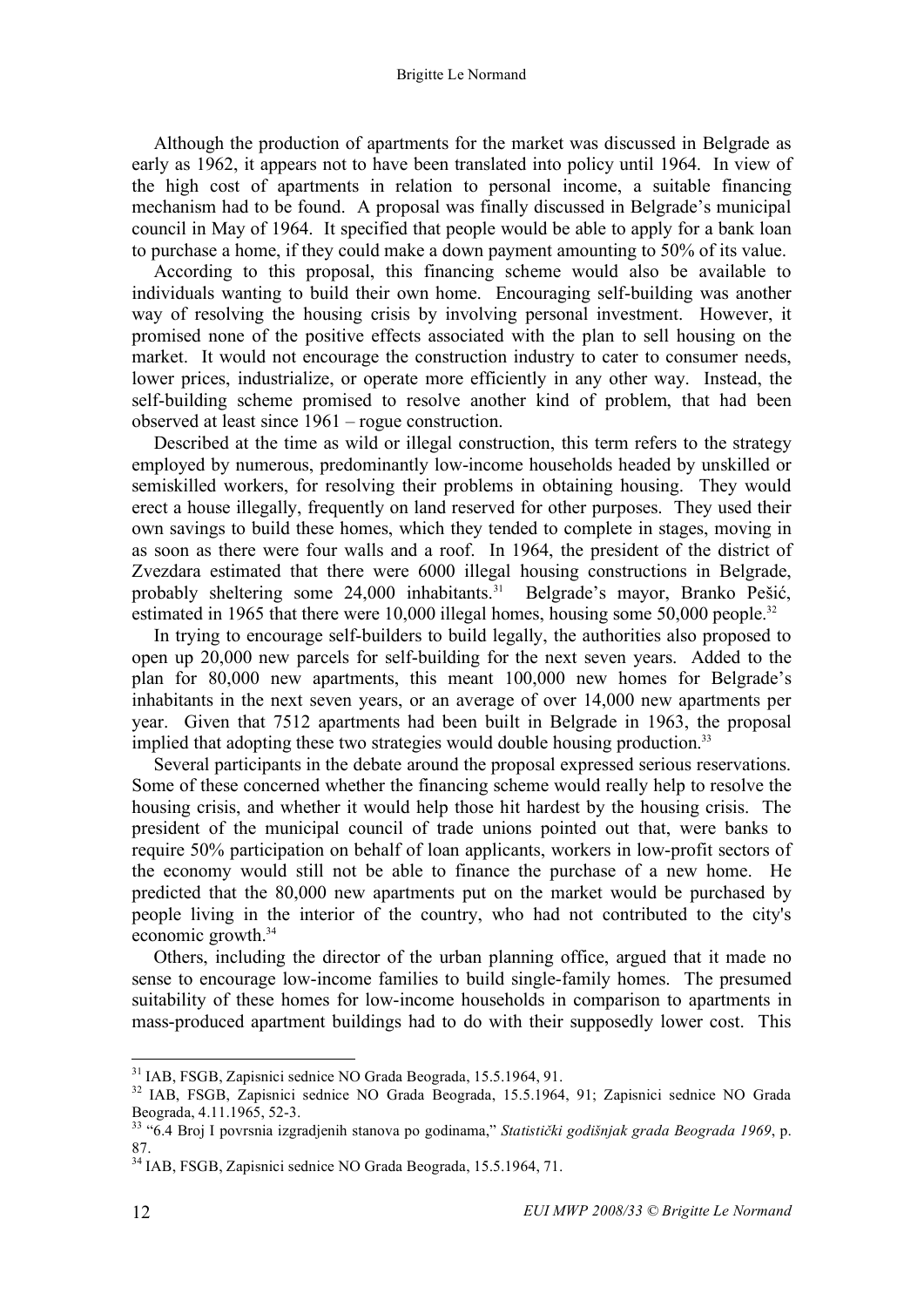assumption implied that people would be expected to build homes with absolutely minimal amenities, and that the local authorities would build only the most basic infrastructure. Setting aside any preoccupations relating to spatial planning, this part of the proposal implied a dual track for the standard of living. Whereas one part of the population, making a higher income, would be allowed to invest in apartments that would increase in quality and lower in price, another part, earning a lower income, would be encouraged to channel its savings into primitive housing in primitive settlements.

In spite of the misgivings that were expressed in the debates, the city council adopted this proposal. The presence of Momčilo Marković, member of the Federal Executive Council, at this meeting, and his strong endorsement of the proposal, suggests that the municipal council was under serious pressure to adopt it.

A year later, in April 1965, the federal government adopted a series of reforms that mirrored the Belgrade proposals. The reforms set the following goals:

- Increasing the construction of housing; liberating the housing sector from administrative financing and distribution; and providing citizens with the opportunity to independently acquire the kind and category of apartment that best corresponded to them;
- Making rent and communal fees the basis for an expanded reproduction of the housing stock and communal infrastructure; and setting them at an appropriate level in relation to personal income and the structure of consumption;
- Harmonizing urbanization with economic development and the social structure, work productivity and the economic means of the population;
- Developing of the production of materials and components for housing construction and stimulating the adoption of industrialized housing construction.<sup>35</sup>

The reforms sought to resolve the housing crisis by improving the efficiency of the construction sector and by shifting a large part of the cost of housing onto the shoulders of consumers. They sought to achieve the latter goal, on the one hand, by encouraging personal consumption, and on the other, by bringing rents and fees in line with the actual costs of maintaining and replacing buildings and infrastructure. Applying the principles of self-management, the reforms sought to closely tie the standard of living within a political-territorial unit to its economic development and productivity, which reinforced one kind of inequality: differences in living standards between communes.

Because of their emphasis on personal consumption, the reforms also appeared to endorse a second type of inequality, one that had already been presaged in the Belgrade proposal. Leaving behind the egalitarian project of mass producing standardized housing and distributing it according to objectively measured need and precedence, the reforms aspired to provide citizens with the opportunity to purchase apartments according to criteria that they defined themselves and according to their income. Their income, in turn, depended first on the value of the product that they produced, and second on the value of their skill in the production process. Policymakers retreated from the goal of creating an egalitarian society, opting instead to move towards a Western-style consumer society, in which manufacturers would thrive by creating

 <sup>35</sup> Savezni Zavod za Urbanizam <sup>i</sup> komunalna <sup>i</sup> stambena pitanja Beograd, *Jedinstvena terminologija najčešće pojmova korišćenih u oblasti stanovanja*. Belgrade, October 1968, p. 28.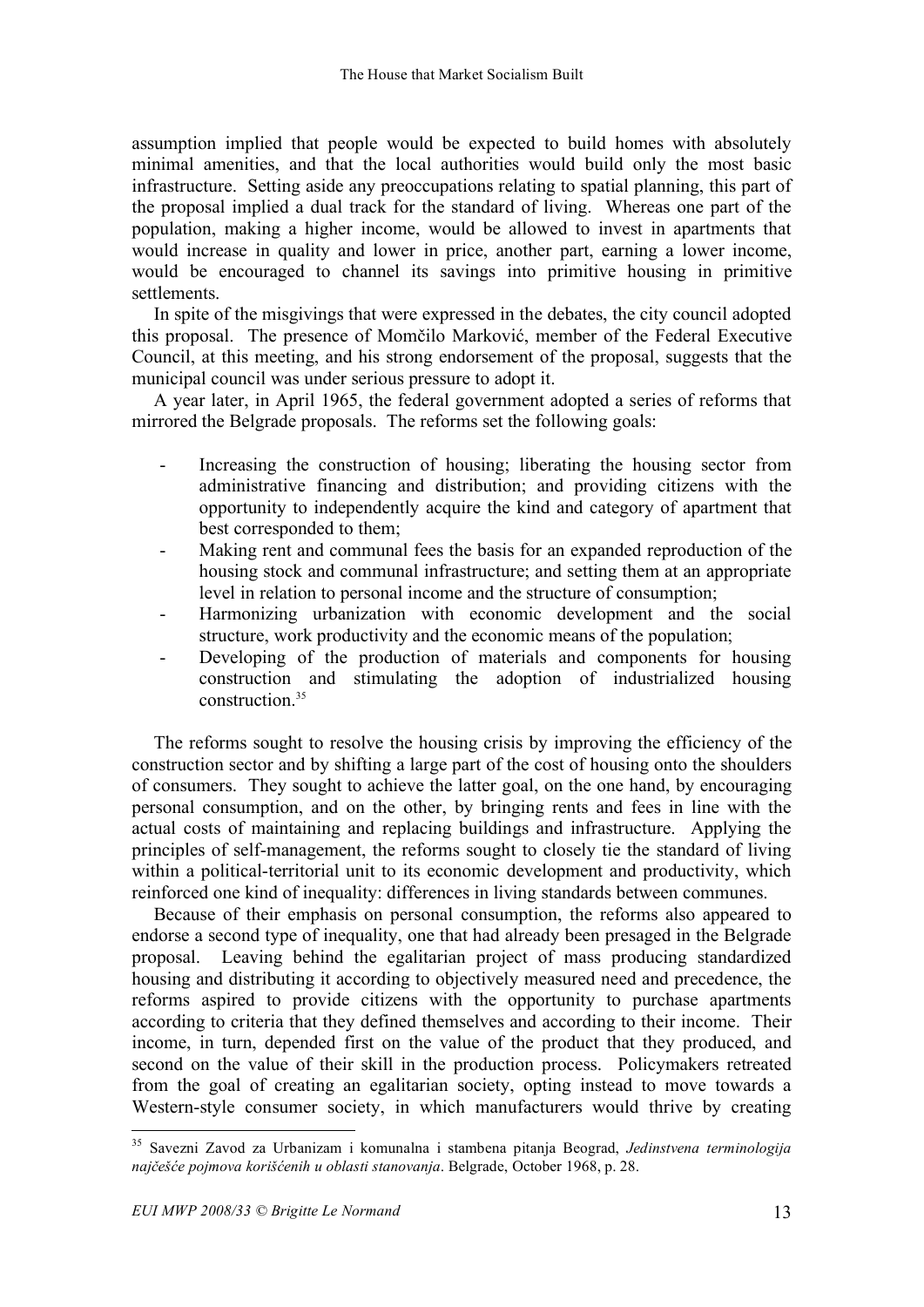consumer demand, which would in turn stimulate worker productivity, and in turn, consumer demand would discipline manufacturers through competition. In such a system, the workers who produced the least value necessarily lost out.

#### **The Truth revealed: the primacy of economic rationality**

Ultimately, the increased emphasis on personal consumption did not lead to a diminishing of inequality. This is not because it provoked some kind of spiral of conspicuous consumption, as happened in the United States in the second half of the twentieth century, but rather, because the minimal cost of a dwelling continued to exceed the incomes of a significant proportion of the urban population. Popular frustration with the failure of the reforms to deliver affordable homes translated into hostility towards the conspicuous consumption of housing, which in turn, placed limits on the consumer-driven economy. They also put pressure on policy-makers to find a solution for the homeless.

At the beginning of the 1964-1965 housing reforms, opinion-makers seemed to be willing to accept policy-makers' argument that what was needed was not more but less government-intervention in the market. Živković, who had been the most vocal critic of housing policy in *Beogradska Nedelja*, registered his approval of policy. He applauded the immanent abolition of the much maligned Funds for Housing Construction, and of their replacement by a system of bank credit that would allow workers to buy a home.<sup>36</sup>

However, policymakers' claim that the reforms would reduce inequalities by increasing opportunity quickly lost some of its credibility. Following the liberalization of prices, prices rose sharply, and inflation climbed from an average rate of 1.5% yearly between 1954 and 1964, to 10.4% yearly between 1965 and 1975.<sup>37</sup> Apartments rose in cost, putting into doubt the idea that competition would help to bring prices down. Whereas in 1964, apartments cost between 72,000 and 92,000 dinars per square meter, by 1966 their cost had risen to 170,000 dinars per square meter.<sup>38</sup>

Along with prices, salaries increased, but at varying rates depending on the economic branch. In Belgrade, between 1962 and 1968, the salaries of people working in the production and transportation of electrical energy increased by a factor of 4.8. In contrast, people working in the construction sector and municipal public transportation increased by a factor of 3.5 and 3.8, respectively. Consequently, whereas in 1962 the salaries of people in the electrical energy sector were 1.3 times the average salary of those employed in construction, by 1968 this ratio had become 1.6. The average salaries of people working in finance also increased 3.5 times, but they started out earning higher salaries  $-50\%$  higher than workers in the construction sector in 1962.<sup>39</sup> Factoring in the differences in salaries between cadres, skilled, semiskilled and unskilled labor, it becomes clear that some people suffered worse from the inflation than others.

This meant that apartments continued to be too expensive for an important segment of the population. An article published on May 8th , 1966 in *Beogradska Nedelja*

<sup>&</sup>lt;sup>36</sup> "Povećanje stanarina i više stanova," *Beogradska Nedelja*, 20 dec 1964.<br><sup>37</sup> Martin Schrenk et al. Yugoslavia: Self-management Socialism and the Challenges of Development.<br>Baltimore: John Hopkins University Press, p.

<sup>&</sup>lt;sup>38</sup> "Gradi se sporo i skupo," *Beogradska Nedelja*, 10 april 1966.<br><sup>39</sup> Data is taken from "16.1 Prosečan neto lični dohodak po jednom zaposlenom po granama delatnosti" *Statistički godišnjak grada Beograda 1969*, p. 172.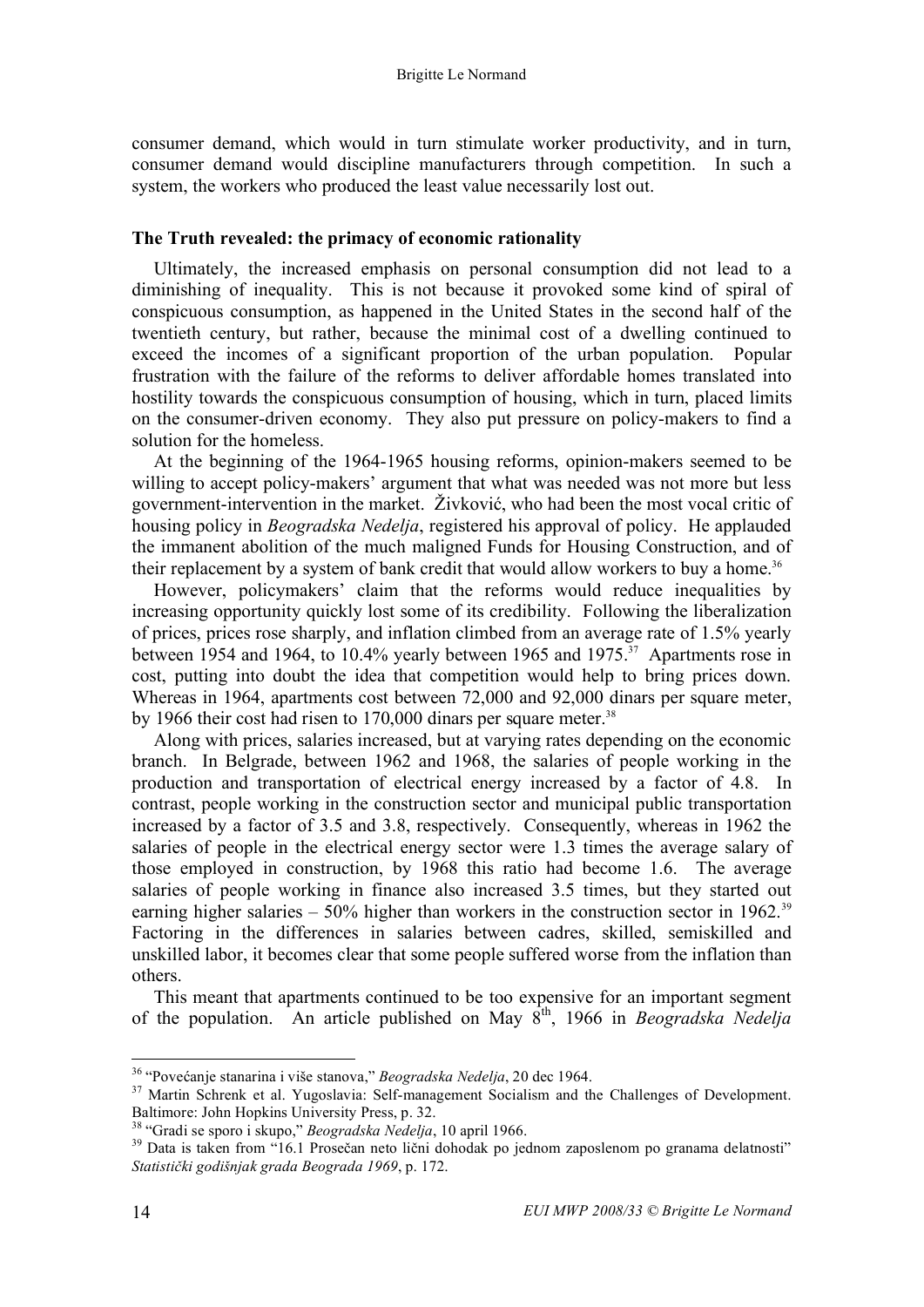claimed that "the scope of apartment construction and the cost of an apartment today are the most serious problems in Belgrade," adding that 50,000 inhabitants did not yet have an apartment, and that 60% of households were forced to share their accommodations.<sup>40</sup>

In Belgrade, the program for promoting self-built housing also proved a failure in terms of its capacity for helping the city's low-income families. As early as September 27<sup>th</sup>, 1964, *Beogradska Nedelja* reported that people were shunning the parcels that had been opened up for self-building. One problem was that bank credit had not yet become available, such that workers had to rely on obtaining loans from their employers, which was a slow and expensive proposition. This difficulty would soon be addressed by the introduction of bank credit, but the cost of readying parcels for construction posed a much larger problem. A number of tasks had to be carried out, including the connection of the plot to the electrical, water supply and road network and the installation of some kind of system for dealing with waste water. In order to pay for this work, home builders had to pay between 400,000 and 2,000,000 dinars, or nearly twice the cost of a house.<sup>41</sup> A later article quoted the cost of communal infrastructure installation as ranging between one million dinars, in the distant periphery of Krnjača, across the Danube river, and a whopping eleven million dinars in the luxurious settlement of Jajinca, on the Southern periphery of the city.<sup>42</sup> Considering that a worker in a foundry might earn 22,000 dinars a month, and a worker for the municipal water supply might earn 31,000 dinars a month, it becomes clear that such low-income families could hardly afford to invest in a parcel even in the most modest settlement.<sup>43</sup>

In explaining the high cost of this fee, one district official pointed out that the previous fee, which amounted to 100,000 dinars plus 10% of the value of the home, for a maximum of 500,000 dinars, had not met the basic costs of building local infrastructure, and resulted in the creation of neighborhoods without paved streets or infrastructure. Inhabitants had subsequently demanded the correction of this problem, but the district coffers were empty. Under pressure from the Republic of Serbia and the municipality, districts now opted instead to expect future inhabitants to cover the total cost of building and installing necessary services. He added that "we are aware that, in this way, owners of detached homes need to be citizens with a higher, or better put, a high standard" [meaning income.] Another official added what had seemed obvious to urban planners in 1964: "we have only now come to realize that family home construction must be more expensive than construction in blocks."44 The author of the article concluded that, while these were reasonable answers, they could not satisfy him, "for such a housing policy cannot in any way help to lessen the housing crisis that is so present in the capital city." He might have added that it was especially not suited to helping low-income families obtain housing.

This episode illustrates a poignant fact: in the context of the economic reforms of the 1960s, equality, however it was defined, took a backseat to fiscal responsibility, which was part of the broader plan of improve the efficiency of the economy.

However, we should not conclude that, just because Yugoslavia was an authoritarian state, policymakers could get away with lying to the population about the outcomes of

<sup>&</sup>lt;sup>40</sup> "Cena stana iznad materijalnih mogućnosti građana," *Beogradska Nedelja*, 8 may 1966.<br><sup>41</sup> "Gradjani ne gradi stan," *Beogradska Nedelja*, 27 september, 1964.<br><sup>42</sup> "Preskupa je kucica u cvecu," *Beogradska Nedelja*, 1965. <sup>44</sup> "Zasto je preskupo kucica <sup>u</sup> cvecu?" *Beogradska Nedelja*, <sup>27</sup> june 1965.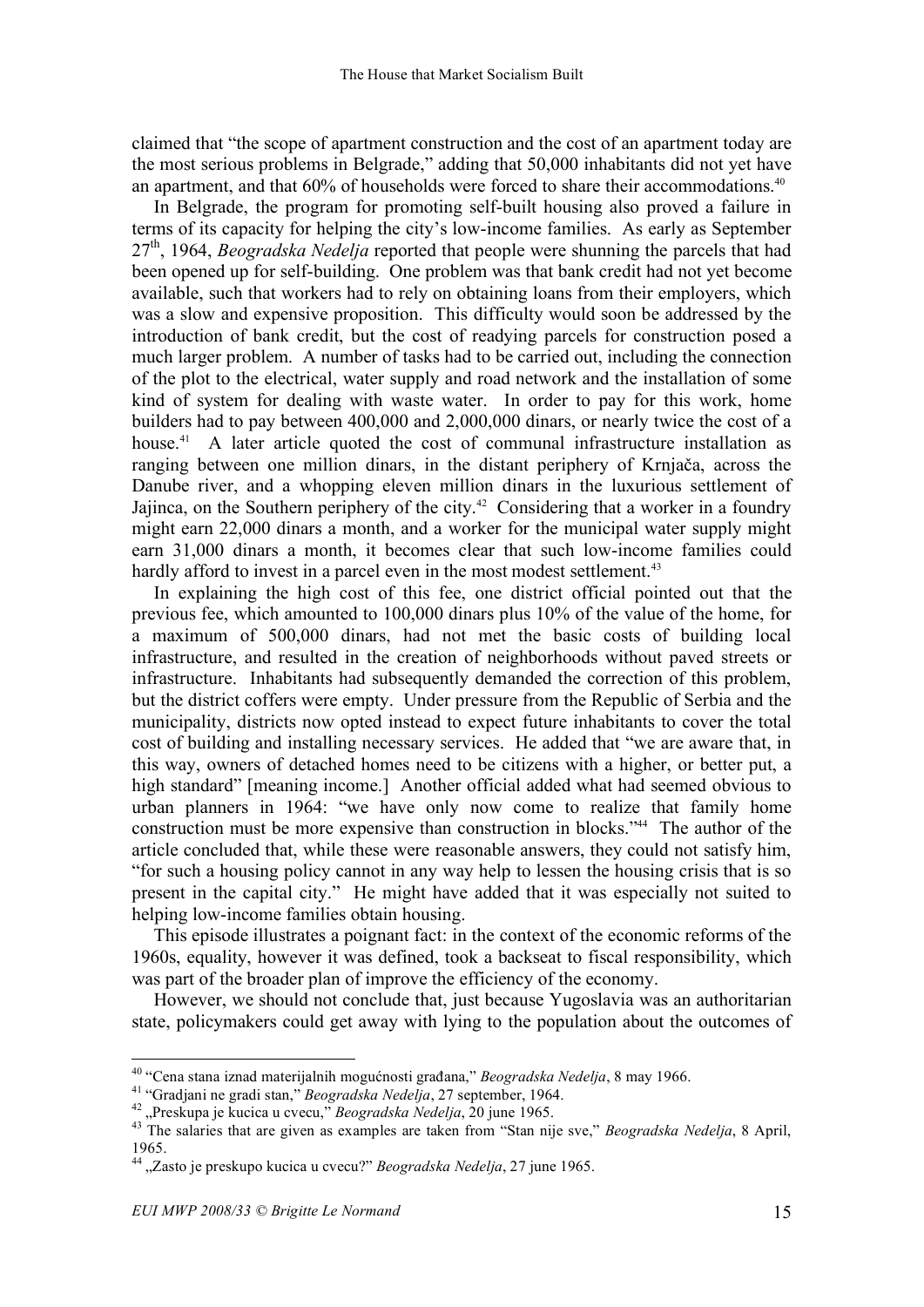their policies. The frustration provoked by the failure of these policies to diminish inequality also constrained the authorities' freedom of action.

The case of Block 30 in New Belgrade provides a good example of this. In 1967, Belgrade's urban planning office commissioned architect Uroš Martinović to develop a detailed plan for a luxury development in New Belgrade, the city's new city center and model settlement, aimed first and foremost at diplomats, but also at "citizens who are looking for comfort."45 The director of the urban planning office, Aleksandar Đorđević, confirmed "that there is an interest in apartments for 150 million dinars," adding, "[w]hose money this is, how they obtained it and what I would do with that money, don't ask me that because I'm just an urban planner."46

This project made sense within the framework of the reformed housing policy. It enabled people to acquire the kind of home that they judged "best corresponded to them" and, in the process, channeled large sums of money into the housing industry. Although such a project was not likely to pressure the construction industry to lower its prices, it was an excellent exercise in finding ways to stimulate consumer demand by feeding consumer fantasies, as is attested to by the attractive color brochures for the settlement.<sup>47</sup> Its lavishness, which jarred with the basic values of socialism, seemed to find an apology in Marković's affirmations that the construction sector should provide a variety of homes suiting every pocket.

Popular opinion, however, was decidedly hostile to the idea, precisely because housing remained out of reach for a large part of the population. Having described the wondrous amenities that would be available to the inhabitants of his luxury settlement, ranging from car garages immediately below their several-storey apartment, to covered passages allowing inhabitants to navigate the block undisturbed by poor weather, and kitchens equipped with the most desired kitchen appliances, journalist Anđeljko Dragojević asked:

Who here will be able to pay such high prices? It is hard to believe at the moment that it will be those working people and civil servants without apartments who, in spite of their mainly modest means, are by rule referred to the most disadvantageous [financial] conditions: personal participation or a loan from their employer –  $75\%$  of the value of the apartment – with the remaining 25% coming from a bank loan with a 25 year repayment schedule.<sup>48</sup>

In spite of the apparent demand for luxury apartments, the project to build Block 30 was never realized, a testament to the limits of market reforms in a country whose population still believed quite strongly in the egalitarian socialist program.

During the same period, Belgrade's municipal government acknowledged the limitations of a liberalized housing economy when it came to providing everyone with an opportunity to obtain a home. On October  $17<sup>th</sup>$ , 1968, the city council passed a resolution which created a social housing program aimed at those who had been marginalized by the housing reforms. Recognizing that "our socialist laws have bypassed the issue of, in some manner, providing the lowest categories of workers with a manner to participate in the distribution of housing," the resolution set up a

<sup>&</sup>lt;sup>45</sup> UZBGB. G 0/4/71-110, GL 84, "Zapisnik XV sednice Saveta za urbanizam Skupštine grada Beograda, održane da dan 27.3.68. godine u prostorijama urbanističkog zavoda grada Beograda," 27.3.1968.

<sup>&</sup>lt;sup>46</sup> "Eksklusivni blok 30." *Borba*, 10 August 1968, 6.<br><sup>47</sup> UZBGB. G 0/4/71-110, GL 83, "Katalog stanovanja blok 30," undated.<br><sup>48</sup> "Eksklusivni blok 30," *Borba*, 10 August 1968.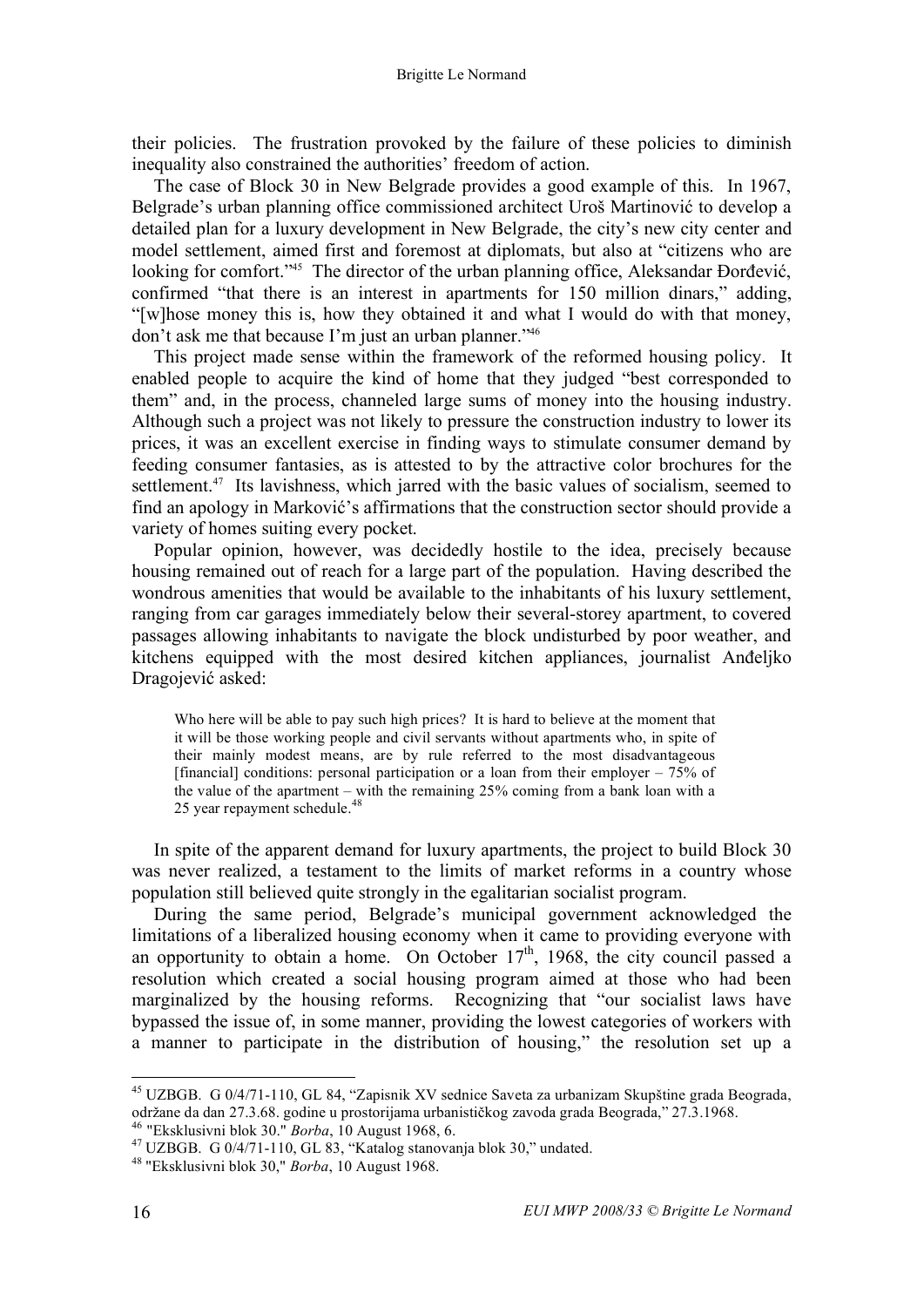mechanism for financing the construction of 2000 apartments per year for the next five years, aimed specifically at low-income workers, in addition to the projected 10,000 apartments per year that were built for the usual distribution channels. The construction of these dwellings would be financed in part by employers, and in part by other bodies, as well as by wealthier economic branches that had succeeded in providing housing to their workers. The intended recipients were concentrated especially in the textile, leather, wood, agricultural, supply industries and parts of the metal, construction, and transportation industries. The intention was not to segregate these new homes, on average 50 sq. meters in size, but to integrate them into existing projects.<sup>49</sup>

In a sense, this represented a return to the egalitarianism of the  $1944-1954$  period – a program for distributing housing not based on productivity, but on need and precedence. Yet, this program only catered to the most needy (and arguably only one segment of the needy population), whilst the rest of society was expected to obtain their dwellings through the approved channels: buying or building a home using their own resources and bank loans, or renting apartments that were built from their incomes. In this sense, this initiative had much in common with social housing programs that existed in Western Europe starting in the late 1960s, aimed at those who, due to poverty, simply couldn't make it in the housing market. Policy-makers opted to persevere with the new economic orientation, merely offering assistance to those consumers who lay on the margins.

## **Conclusion**

We can draw several conclusions from these observations on the evolution of housing policy between 1944 and 1968 with regards to the nature of political change and state legitimacy in socialist Yugoslavia.

The case of housing policy suggests that, to understand economic reforms, it is necessary to look not only at policy-making at the federal level, but also in the municipalities. Problems emerged at the level of individual cities, prompting policy innovations at the local level. Moreover, a certain number of cities often served as test cases before policies would be implemented on a national scale. This does not mean that we can speak of a genuine feedback process, as policies that seemed to have backfired in Belgrade would later be adopted on a national scale. Rather, the purpose of such "laboratory cities" was likely to work the administrative kinks out, so that centrally formulated policies could be implemented more effectively. Looking at the interaction of local and national-level policy-making, it is possible to see a more gradual evolution, rather than a series of ruptures.

Moreover, this case shows that, although the economic reforms of the 1950s and 1960s established the widespread availability of consumer goods, they also aggravated social inequality, such that Yugoslavs profited unevenly from the new prosperity and consumerist orientation. Yugoslavs were not ready to abandon the egalitarian ethos, forcing policy-makers to account for those who were shut out of consumer society. While we may be tempted to see this as an evolution towards becoming a Western-style welfare state, anger at social inequality also prompted the abandonment of plans to build luxury housing, something that would be unthinkable in a Western European context. Yugoslavs were not entirely ready to embrace a Western-style consumer society. At the

 <sup>49</sup> IAB, FSGB, Zapisnici sednice NO Grada Beograda, 17.10.1968.